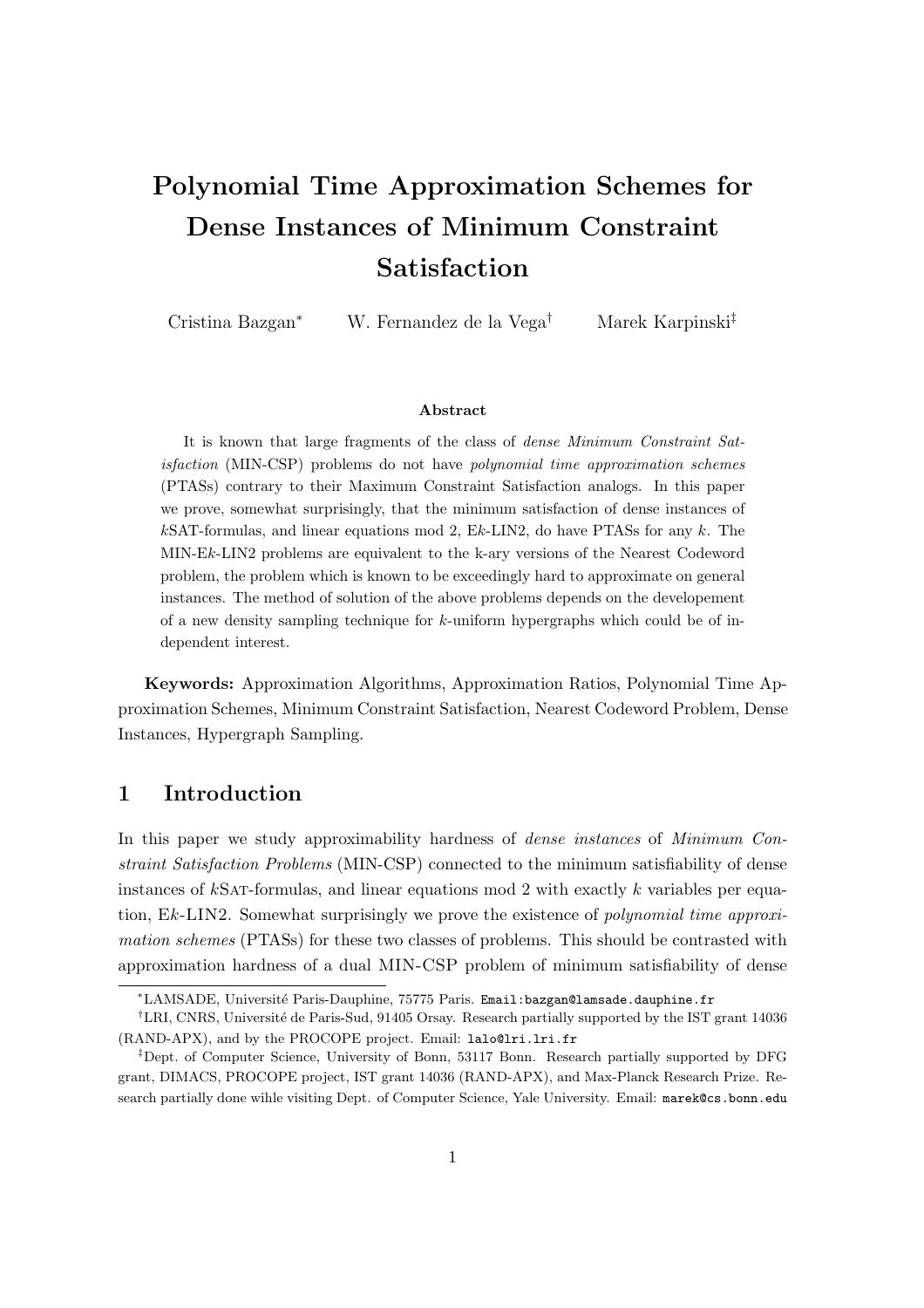2DNF-formulas, the problem which is easily seen to be at least as hard to approximate as the dense Vertex Cover problem, the problem proven to be MAX-SNP-hard in [CT96], [KZ97]. It was also noticed by Luca Trevisan (personal communication) that one can easily densify arbitrary 2DNF-formulas by adding disjoint copies of original variables, and then adding all clauses having exactly one original and one copied variable, without changing the value of the optimum. In this context it is an interesting artifact that the dense and everywhere dense Maximum Constraint Satisfaction (MAX-CSP) analogs of the above problems are known to have PTASs (cf. [AKK95]). It is also not difficult to see that average-dense instances of MIN-CSP are approximation hard for the general instances.

The MIN-kSAT problems are known to be MAX-SNP-hard for all  $k \geq 2$  [KKM94], and approximable within  $2(1 - 1/2k)$  [BTV96]. Unlike the MIN-kSAT problems, MIN-Ek-LIN2 problems are exceedingly hard to approximate for all  $k \geq 3$ , they are known to be NP-hard to within a factor  $n^{\Omega(1)/\log \log n}$  [ABSS93], [KST97], [DKS98], [DKRS00]. They are also easy to be seen equivalent to the k-ary versions of the Nearest Codeword problem (cf. [KST97], [BFK00]).

The special case of MIN-E2-LIN2 problem with all underlying equations being equal to 0, is equivalent to the MIN-UNCUT problem (cf. [KST97]) and known to be MAX-SNP-hard. The general MIN-E2-LIN2 is approximable to within a factor  $O(\log n)$ , cf. [GVY96]. It is also easily seen to be approximation (and density) preserving reducible to MIN-E3-LIN2, whereas obviously an opposite approximate reduction does not exist unless NP=P.

As mentioned before it is not difficult to see that the results of [AKK95], [F96], [FK96], [FK00], and [GGR96] on existence of PTASs for dense and average dense MAX-CSP problems cannot be applied for a large class of dense MIN-CSP problems. There were however some dense minimization problems, namely, dense BISECTION and MIN-k-CUT, identified in [AKK95] as having PTASs. Recently, the first boolean dense MIN-CSP problem, namely the problem of MIN Equivalence, was identified to have a PTAS [BF99]. This problem is also known as the MIN Equivalence Deletion problem, and was proven in [GVY96] to be MAX-SNP-hard, and approximable within a factor  $O(\log n)$  on general instances. This problem is also clearly equivalent to the MIN-E2-LIN2 problem mentioned before. It has turned however out that the proof of the main result of [BF99] to the effect that the dense MIN-2Sat has a PTAS, based on the existence of a PTAS for dense MIN-E2-LIN2, contained an error. This was one of the starting points of this paper and the aim was to shed some light on approximation hardness of dense MIN-kSAT and dense MIN-Ek-LIN2 problems for arbitrary k.

In this paper (following [BFK00]) we design, somewhat surprisingly, the PTASs for both classes of Minimum Constraint Satisfaction, dense MIN-kSat, and dense MIN-Ek-LIN2 problems for all  $k's$ .

The problems MIN-Ek-LIN2 are known to be hard to approximate for all  $k \geq 3$  within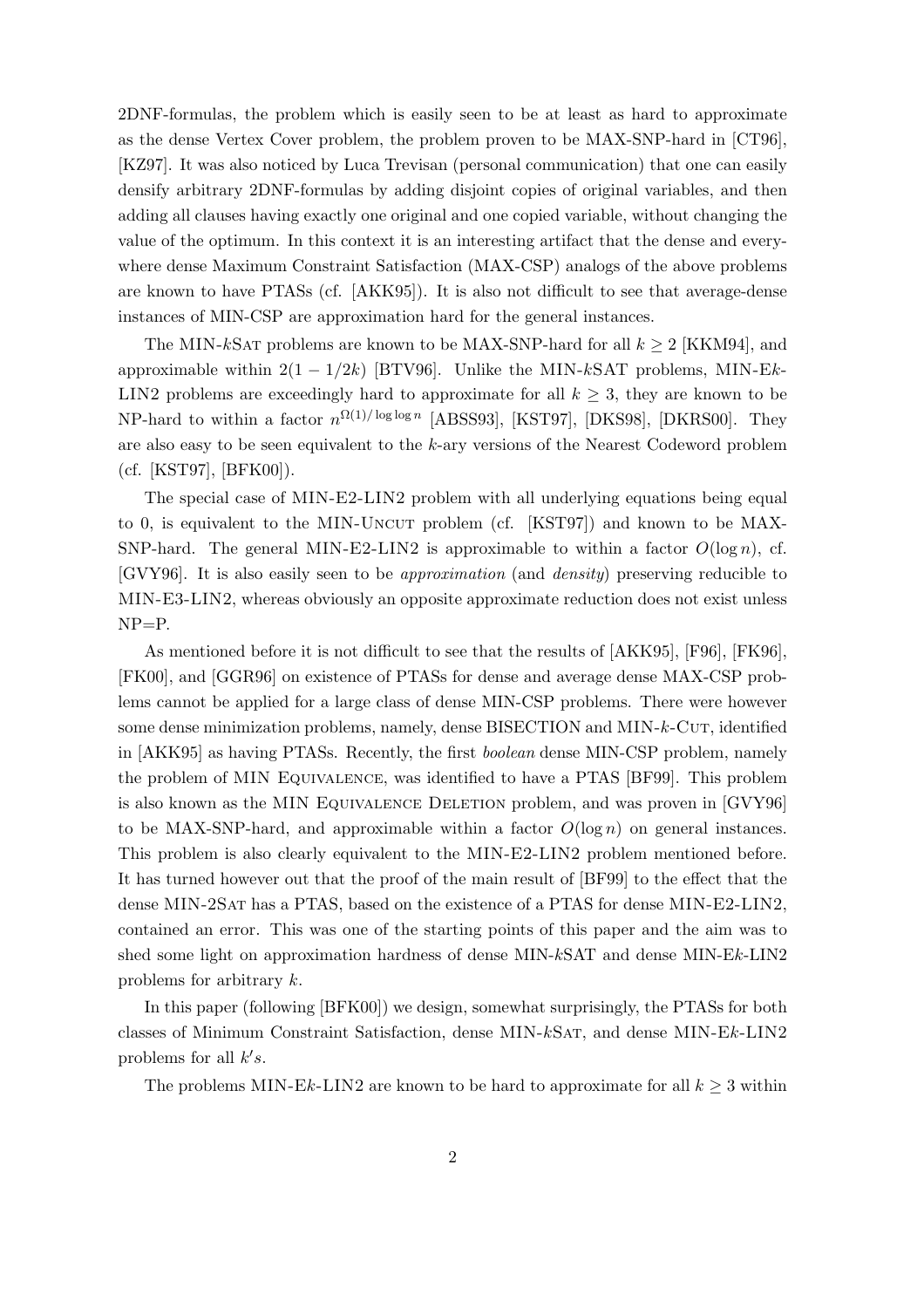a factor  $n^{\Omega(1)/\log \log n}$  (cf. [KST97], [DKS98], [DKRS00]), and this hardness ratio is in fact also valid for average dense instances. Only recently a polynomial time algorithm with the first sublinear approximation ratio  $O(n/logn)$  was designed for the general problem in [BK01]. Thus, the improvement in approximation ratio for the dense instances given by this paper seems to be the largest known for any NP-hard constraint satisfaction problem.

This paper extends the density sampler technique for graphs developed in [BFK00] to k-uniform hypergraphs for  $k \geq 3$ , as the main tool to attack the dense MIN-Ek-LIN2 problems, or equivalently, k-ary versions of the Nearest Codeword problems, and the dense MIN-EkSat problems. The paper is organized as follows. In Section 2 we give the preliminaries and prove NP-hardness in exact setting of all the dense minimum satisfaction problems considered in this paper. Section 3 contains our main result on sampling k-uniform hypergraphs crucial for the rest of the paper. In Section 4, we design a PTAS for dense MIN-Ek-LIN2 and in Section 5 a PTAS for dense MIN-EkSAT for any  $k$ .

## 2 Preliminaries

We start with defining the *minimum constraint satisfaction* problems MIN-kSAT and MIN-Ek-LIN2 and give some other basic definitions.

## MIN-kSat

**Input:** A set of m clauses  $C_1, \ldots, C_m$  in boolean variables  $x_1, \ldots, x_n$  with each  $C_i$ depending on at most  $k$  variables.

Output: An assignment that minimizes the number of clauses satisfied.

MIN-EkSat is the version of MIN-kSAT when each clause contains exactly  $k$  literals. MIN-Ek-LIN2

**Input:** A set of m equations in n variables  $x_1, x_2, ..., x_n$  over GF[2] where each equation has exactly k variables.

Output: An assignment to the variables that minimizes the number of satisfied equations.

Approximability. A minimization problem has a polynomial time approximation scheme (PTAS) if for every  $\epsilon > 0$  there exists a polynomial time approximation algorithm computing for every instance x a solution y of value  $m(x, y)$  such that  $m(x, y) \leq (1 + \epsilon)opt(x)$  for  $opt(x)$  the value of an optimum solution.

**Density.** A family of instances of MIN-kSAT is  $\delta$ -dense if for each variable, the total number of occurrences of the variable and its negation is at least  $\delta n^{k-1}$  in each instance. A family of instances of MIN-kSAT is *dense*, if there is a constant  $\delta > 0$  such that this family is  $\delta$ -dense.

An instance of MIN-kSAT is average  $\delta$ -dense if the number of clauses is at least  $\delta n^k$ . An instance of MIN-kSAT is *average-dense* if there is a constant  $\delta > 0$  such that the instance is average  $\delta$ -dense.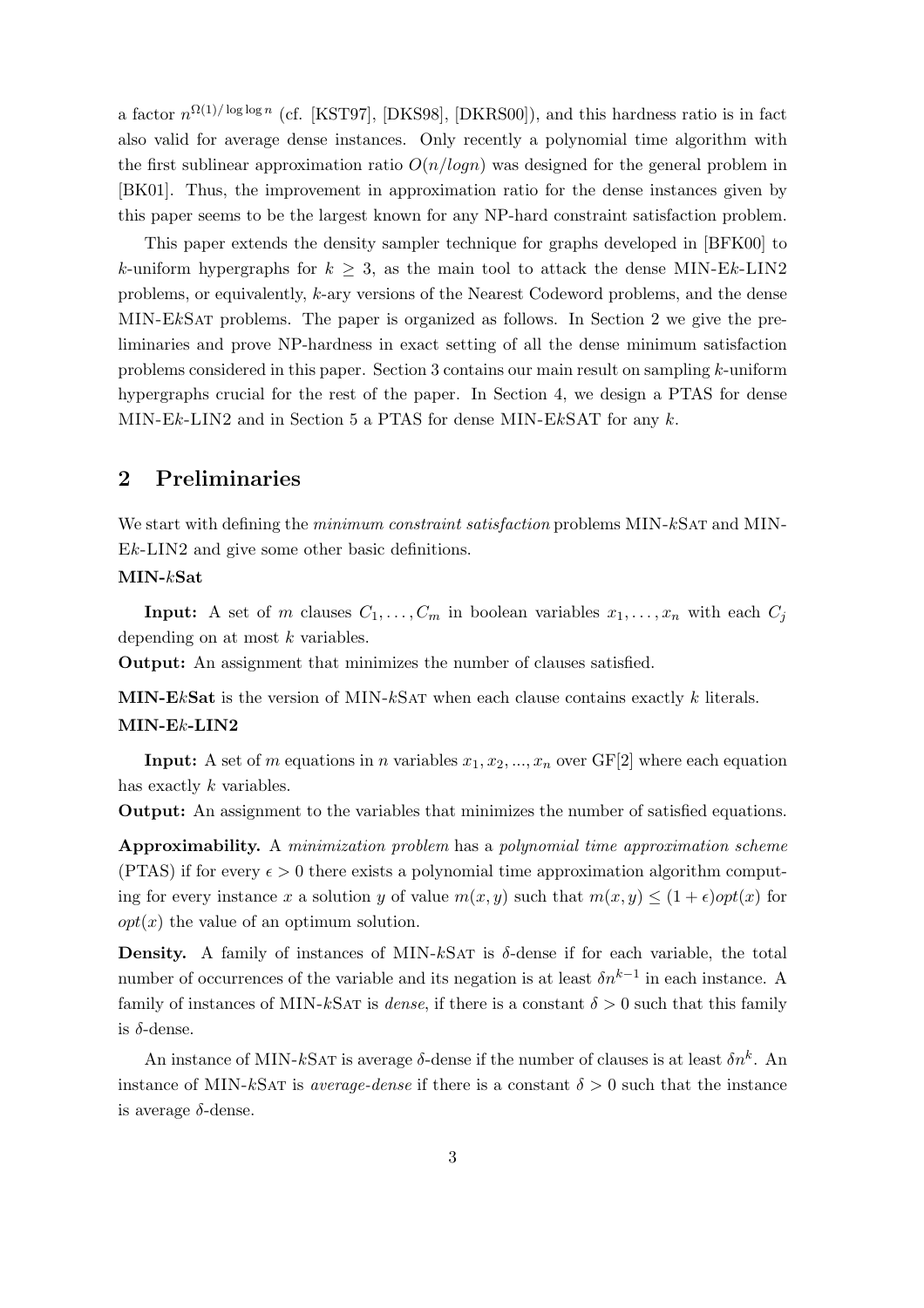A family of instances of MIN-Ek-LIN2 is  $\delta$ -dense if for each variable x, the total number of occurrences of x is at least  $\delta n^{k-1}$  in each instance. A family of instances of MIN-Ek-LIN2 is dense, if there is a constant  $\delta > 0$  such that the family is  $\delta$ -dense.

**DL-reductions.** We call an L-reduction (cf.  $[PY91]$ ) between problems P and Q density preserving (DL-) if it maps each dense instance of  $P$  into a dense instance of  $Q$ .

MIN-EkSAT for any  $k \geq 2$  does not have PTAS on general instances [KKM94] under usual complexity theoretic assumptions but can be approximated in polynomial time within some constant factor [BTV96].

The following reduction from MIN-E2SAT can be used to prove that Dense MIN-E2SAT is NP-hard in exact setting. Given an instance F of MIN 2SAT with n variables  $x_1, \ldots, x_n$ and m clauses  $C_1, \ldots, C_m$ , we define an instance  $F'$  of Dense MIN-2SAT as follows. We add *n* new variables  $y_1, \ldots, y_n$ . F' will contain the clauses of F and the clauses  $x_i \vee$  $y_j, \bar{x}_i \vee y_j, 1 \leq j \leq n, 1 \leq i \leq n$ . The total number of occurrences of  $x_i$  is at least 2n and the total number of occurrences of  $y_j$  is also at least 2n. So,  $F'$  is a dense instance. Also, it is easy to see that  $opt(F') = opt(F) + n^2$ . A similar reduction shows that dense MIN-kSAT problems are NP-hard in exact setting for every  $k \geq 2$ .

We prove now NP-hardness (in exact setting) of Dense MIN-E2-LIN2, and in consequence also Dense MIN-Ek-LIN2 for every k. The reduction is from the general MIN-E2-LIN2 problem which is known to be MAX-SNP-hard [GVY96]. Given an instance I of MIN-E2-LIN2 on a set of variables  $X = \{x_1, ..., x_n\}$  with m equations  $x_i \oplus x_i = b$  with  $b \in \{0, 1\}$ , we construct an instance I' of Dense MIN-E2-LIN2 as follows. We extend the set of variables by a disjoint set  $Y = \{y_1, ..., y_n\}$ . I' contains all equations of I, and all equations of the form  $x_i \oplus y_j = 0$  and  $x_i \oplus y_j = 1$  for all  $1 \leq i, j \leq n$ . Note that the instance  $I'$  is dense. Note also that exactly  $n^2$  of the new added equations are satisfied independently of the values of the variables in X and Y. Thus, we have  $opt(I') = opt(I) + n^2$ . The similar construction can be used to prove that Dense MIN-Ek-LIN2 problems are NP-hard in exact setting for any  $k$ .

It is also not difficult to see that for the special case  $k = 2$ , MIN-E2-LIN2 (MIN EQUIVALENCE) is DL-reducible to MIN-E3-LIN2 (NEAREST CODEWORD). For suppose that an instance I of dense MIN-E2-LIN2 on a set of n variables  $X = \{x_1, ..., x_n\}$  with m equations  $x_i \oplus x_j = b$  is given. We construct an instance I' of Dense MIN-E2-LIN2 by extending the set of variables X by a disjoint set  $Y = \{y_1, ..., y_n\}$ , and extending the original set of m equations  $x_i \oplus x_j = b$  by  $mn + \binom{n}{3}$  new equations of the form  $x_i \oplus x_j \oplus y_k = b$ b,  $y_{l_1} \oplus y_{l_2} \oplus y_{l_3} = 1$ . An optimum assignment for I' does have all  $y's$  set to zero and defines an optimum assignment (for x's) for I. We have  $opt(I) = opt(I')$ .

Interestingly, it is also easy to show that both average-dense MIN-EkSat and averagedense MIN-Ek-LIN2 problems are approximation hard for general instances. To see that it is enough to extend the set of variables by a new disjoint set  $Y = \{y_1, ..., y_n\}$ , and then add the set of all clauses  $y_{i_1} \vee y_{i_2} \vee ... \vee y_{i_k}$ , (respectively, equations  $y_{i_1} \oplus y_{i_2} \oplus ... \oplus y_{i_k} = 1$ .)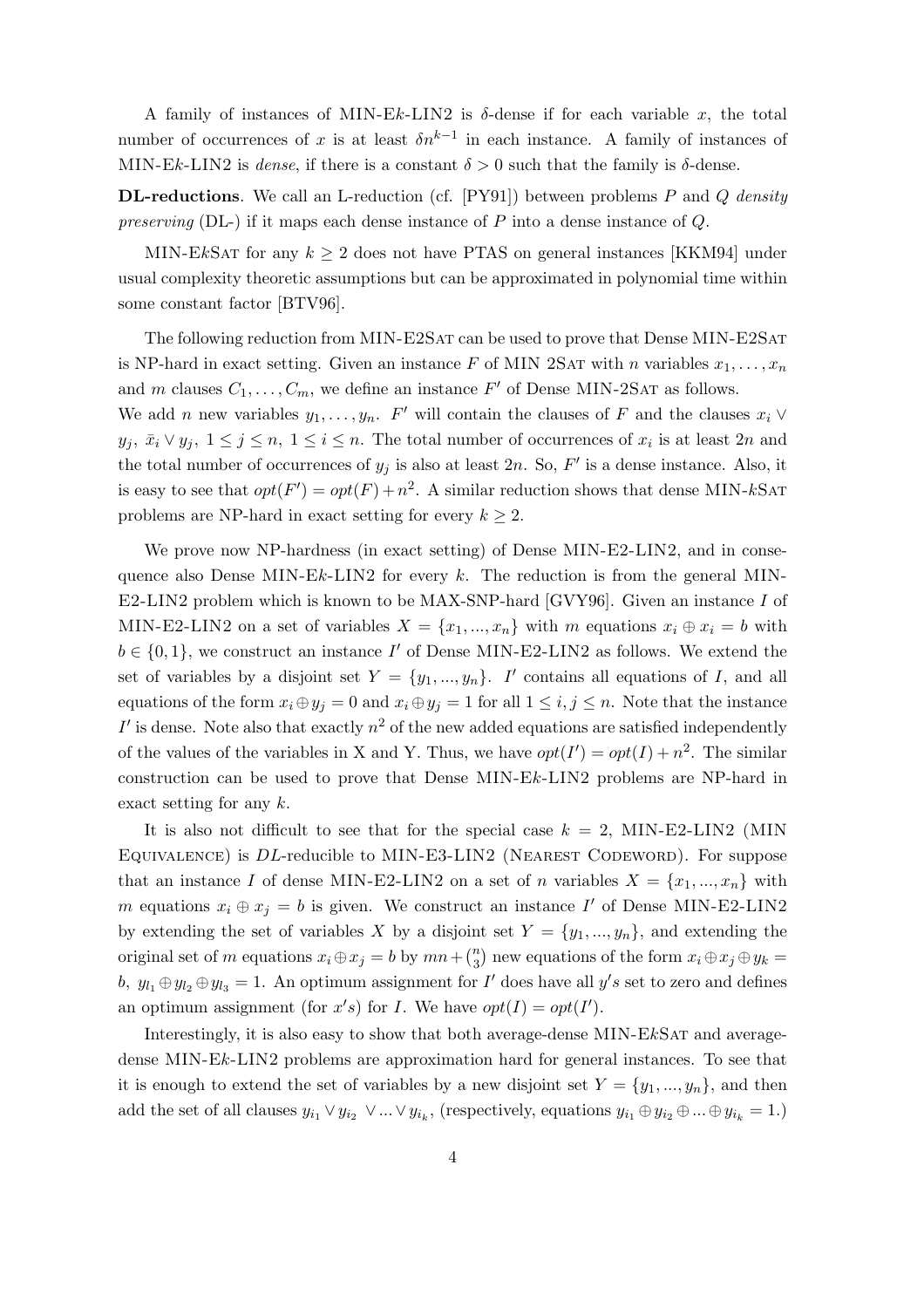The resulting instances are clearly average dense, and the optima are preserved in both cases (for all variables  $y_i$  assigned to 0).

## 3 Sampling k-uniform hypergraphs with bounded weights

As mentioned in Introduction, there are no approximation preserving reductions from MIN-Ek-LIN2 to MIN-E2-LIN2 for all  $k \geq 3$ , under usual complexity theoretic assumptions. Also, there are no known approximation and density preserving reductions from MIN-EkSat problems to MIN-E2Sat. Therefore we prove our results by a generic method for arbitrary constant k. The straightforward generalization of our method for MIN-E3- LIN2 ([BFK00]) to higher k's does not work without leaving the structures of graphs. We need therefore a new sampling technique for k-uniform hypergraphs. This is due to the following observation. Let us consider MIN-EkSAT and let us denote by  $L<sub>S</sub>$  the set of literals corresponding to the set of variables S. For the instances of MIN-EkSat with "small" value of the optimum, a basic step in our method consists, for each assignment of truth values to the variables in a random sample  $S$ , in trying to set the truth value of each of the other variables so as to minimize the number of satisfied clauses within the clauses which contain this variable and  $k - 1$  literals from  $L<sub>S</sub>$ .

For this scheme to be efficient, we need roughly the size of S to be  $O(\log n)$  and also the number of clauses in the instance containing only literals from  $L<sub>S</sub>$  and any fixed literal to be  $\Omega(\log n/\epsilon^2\delta)$  for an accuracy requirement  $\epsilon$ . This is achieved by the sampling procedures described below. Note that if we had only to sample a  $(k-1)$ -uniform hypergraph  $\mathcal{H}$  =  $(X, \mathcal{E})$ , we could use a much simpler procedure: namely pick uniformly at random elements from  $X^{k-1}$  and ask for each picked element whether or not it belongs to  $\mathcal{E}$ .

We need first the following inequality due to Hoeffding [H64].

**Lemma 1** Let  $X_1, ..., X_m$  be independent random variables and each distributed as  $X_1$ . Let  $\mu = E(X_1)$  and assume that  $X_1$  satisfies  $0 \le X_1 \le \Delta$ . Let  $S_m = \sum_{i=1}^m X_i$ . Then, for every fixed  $\gamma > 0$ ,

$$
\Pr(|S_m - \mu m| \ge \gamma \Delta m) \le 2 \exp(-2\gamma^2 m). \tag{1}
$$

 $\Box$ 

Let  $k \geq 2$  be fixed.  $\mathcal{H}_k$  will denote a k-uniform hypergraph with vertex set  $V, |V| = n$ , obtained from the complete hypergraph on V by assigning to each hyperedge  $E = \{x_1, ..., x_k\}$ a non-negative weight  $w(x_1, ... x_k)$ .

Suppose that  $S_0, S_1, ..., S_{k-1}$  are disjoint random samples picked from V all with the same size  $m = \Omega(\log n/\epsilon^2)$ . Let  $S = S_0 \times S_1 ... \times S_{k-1}$ . We denote by  $\mathcal{H}(S)$  the sub-hypergraph of  $\mathcal{H}_k$  which contains the edges of  $\mathcal{H}_k$  with precisely one vertex in each of  $S_0, S_1, ...S_{k-1}$ . We denote by  $w(\mathcal{H})$ , (resp.  $w(\mathcal{H}(S))$ ), the sum of the weights of the edges of  $\mathcal{H}$ , (resp. of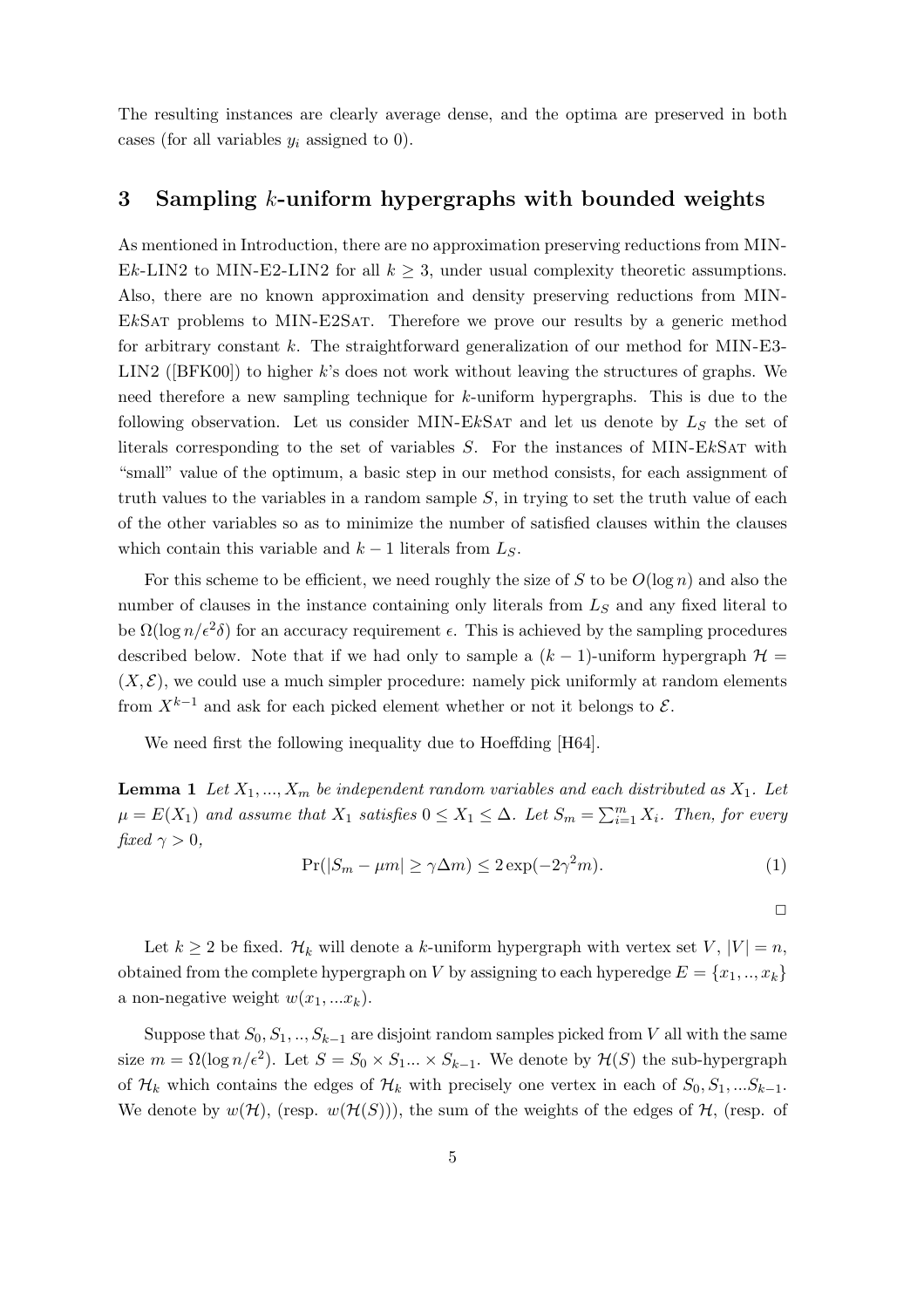$\mathcal{H}(S)$ ). Our PTAS for the instances of MIN-Ek-LIN2 with "small" value is based on the following sampling theorem.

**Theorem 1.** Let  $m = \Omega(\log n/\epsilon^2)$  and let  $\mathcal{H}_k$  have 0,1 weights. For any fixed  $\epsilon > 0$ , we have

$$
\Pr\left[\left|w(\mathcal{H}_k(S)) - \frac{m^k w(\mathcal{H}_k)}{\binom{n}{k}}\right| \le \epsilon m^k\right] \ge 1 - o(1/n).
$$

Proof of Theorem 1. We need the following lemma.

**Lemma 2.** Let a  $(k + 1)$ -uniform hypergraph  $\mathcal{H}_{k+1}$  have weights bounded above by h and suppose that  $S_0$  is a random sample of size m picked from  $V = V(\mathcal{H}_{k+1})$  and define

$$
\Sigma_o = \sum_{y \in S_o} \sum_{A \in {V \setminus S_o \choose k}} w(A \cup \{y\}).
$$

Then, for each fixed  $\epsilon > 0$ , sufficiently large n and  $m = o(n^{1/2})$ , we have that

$$
\Pr\left[\left| \Sigma_o - \frac{m(k+1)}{n} w(\mathcal{H}_{k+1}) \right| \le \epsilon h \binom{n}{k} \right] \ge 1 - 3e^{-2m\epsilon^2}.
$$

Proof. Clearly,

$$
\Sigma_o = \sum_{y \in S_o} \sum_{A \in {V \setminus \{y\}} \atop \text{if } y \in S_o} w(A \cup \{y\}) - \sum_{y \in S_o} \sum_{A \in {V \setminus \{y\}} : A \cap S_o \neq \emptyset} w(A \cup \{y\})
$$
\n
$$
= \sum_{y \in S_o} W_y - O\left(m^2 \binom{n}{k-1}\right)
$$

where,

$$
W_y = \sum_{A \in \binom{V \setminus \{y\}}{k}} w(A \cup \{y\}).
$$

Let us write

$$
\Sigma_o' = \sum_{y \in S_o} W_y.
$$

Thus  $\Sigma_o = \Sigma_o' - O(m^2 h n^{k-1})$ . We have that

$$
\max_{y \in V} W_y \le h \binom{n-1}{k}
$$

and

$$
\mathbf{E}(\Sigma_o') = \frac{m(k+1)}{n} w(\mathcal{H}_{k+1}).
$$

Now  $\Sigma'_{o}$  is the sum of m terms randomly chosen within the  $W_y, y \in V$ . Lemma 3 gives

$$
\Pr\left[\left| \Sigma_o' - \frac{m(k+1)}{n} w(\mathcal{H}_{k+1}) \right| \le \epsilon h \binom{n-1}{k} \right] \ge 1 - 2e^{-2m\epsilon^2}
$$

.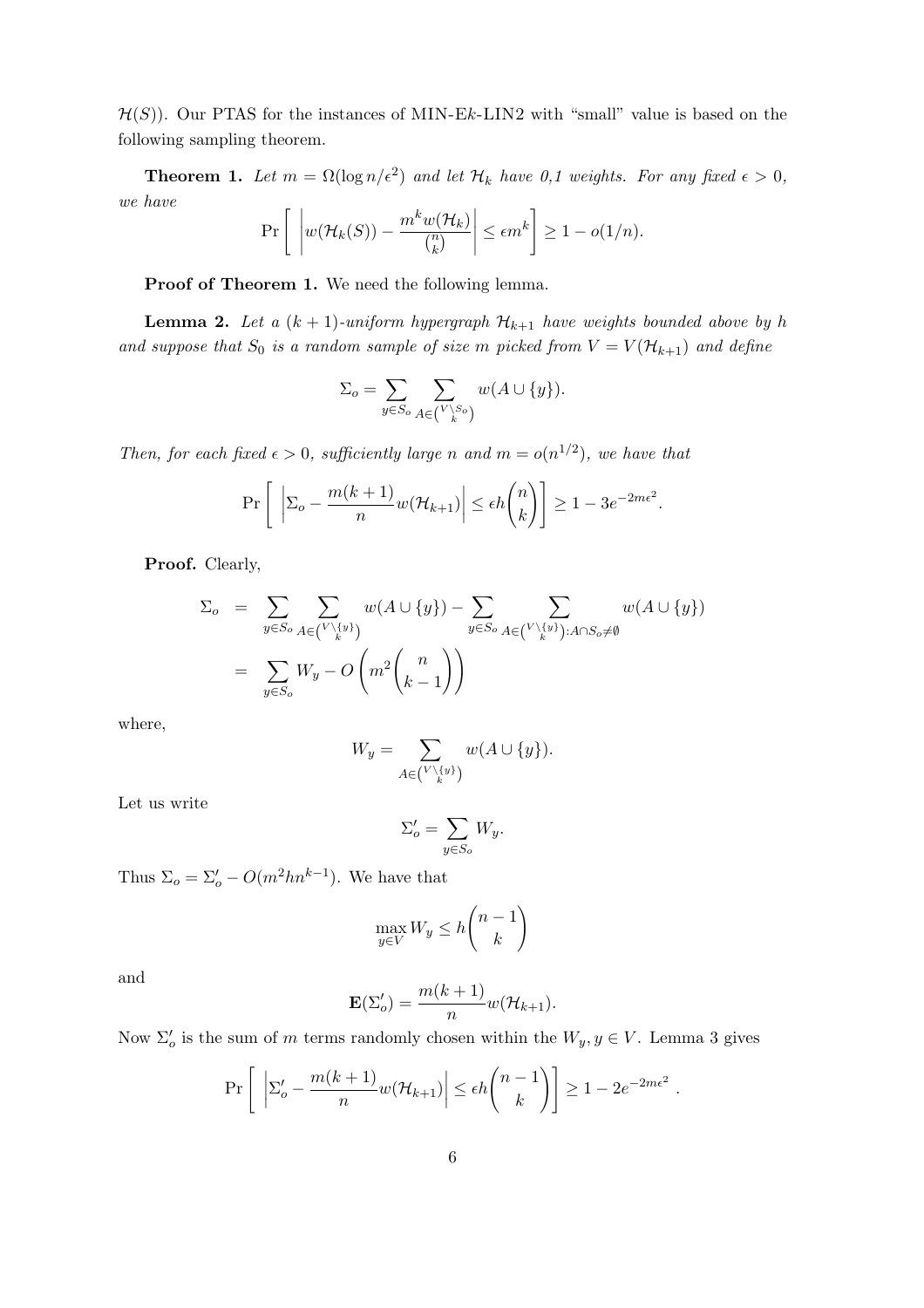Lemma 2 follows.

For simplicity, we put now  $T_k = w(\mathcal{H}_k(S))$ . The hypergraph  $\mathcal{H}_k$  will be defined in the context.

**Lemma 3.** Let  $\ell$  and  $h$  denote natural integers. Let  $m = \Omega(\log n/\epsilon^2)$ . Assume that

$$
\Pr\left[\left|\frac{T_{\ell}(\binom{n}{\ell})}{m^{\ell}} - w(\mathcal{H}_{\ell})\right| \leq \epsilon \binom{n}{\ell} m^h\right] \geq 1 - o(1/n),
$$

for any  $\ell$ -uniform hypergraph  $\mathcal{H}_\ell$  on  $n$  vertices with maximum weight at most  $m^h$ . We have then,

$$
\Pr\left[\left|\frac{T_{\ell+1}\binom{n}{\ell+1}}{m^{\ell+1}} - w(\mathcal{H}_{\ell}+1)\right| \leq \epsilon'\binom{n}{\ell}m^{h-1}\right] \geq 1 - o(1/n),
$$

for any  $(\ell+1)$ -uniform hypergraph  $\mathcal{H}_{\ell+1}$  on n vertices with maximum weight at most  $m^{h-1}$ and where  $\epsilon'$  is any constant greater than  $\epsilon$ .

**Proof.** We have  $\mathbf{E}(T_{\ell+1}) = \frac{m^{\ell+1}}{\binom{n}{\ell+1}} w(\mathcal{H}_{\ell+1})$  by simple counting. Thus we have to bound only from above the fluctuations of  $T_{\ell+1}$ . Clearly

$$
T_{\ell+1} = \sum_{x_1 \in S_1, \dots x_\ell \in S_\ell} W(x_1, \dots x_\ell)
$$

where

$$
W(x_1, ...x_\ell) = \sum_{y \in S_o} w(y, x_1, ...x_\ell).
$$

Thus, we can estimate  $T_{\ell+1}$  by sampling the  $\ell$ -uniform hypergraph K with vertex set  $V(\mathcal{H}_{\ell+1})\backslash S_o$ , and where the edge  $\{x_1, x_2, ... x_{\ell}\}\)$  has weight  $W(x_1, x_2, ... x_{\ell})$ . Note that K has maximum weight at most  $m<sup>h</sup>$  since  $\mathcal{H}_{\ell+1}$  has maximum weight at most  $m^{h-1}$ . Thus the assumption of Lemma 3 reads

$$
\Pr\left[\left|\frac{T_{\ell+1}\binom{n}{\ell}}{m^{\ell}} - w(\mathcal{K})\right| \le \epsilon \binom{n}{\ell} m^h\right] \ge 1 - o(1/n).
$$

Using Lemma 1, we have that  $w(\mathcal{K}) = \frac{m(\ell+1)}{n} w(\mathcal{H}_{\ell+1}) \pm \epsilon m^{h-1} {n \choose k}$  with probability  $1-o(1/n)$ and thus, after multiplication by  $\frac{n}{m(\ell+1)}$ ,

$$
\Pr\left[\left|\frac{T_{\ell+1}\binom{n}{\ell+1}}{m^{\ell+1}} - w(\mathcal{H}_{\ell+1})\right| \le \epsilon (m^h + m^{h-1})\binom{n}{\ell+1}\right] \ge 1 - o(1/n),
$$

implying

$$
\Pr\left[\left|\frac{T_{\ell+1}\binom{n}{\ell+1}}{m^{\ell+1}} - w(\mathcal{H}_{\ell+1})\right| \le \epsilon' m^h \binom{n}{\ell+1}\right] \ge 1 - o(1/n),
$$

which is the assertion of the lemma in which we can take in fact  $\epsilon' = (1 + o(1))\epsilon$ .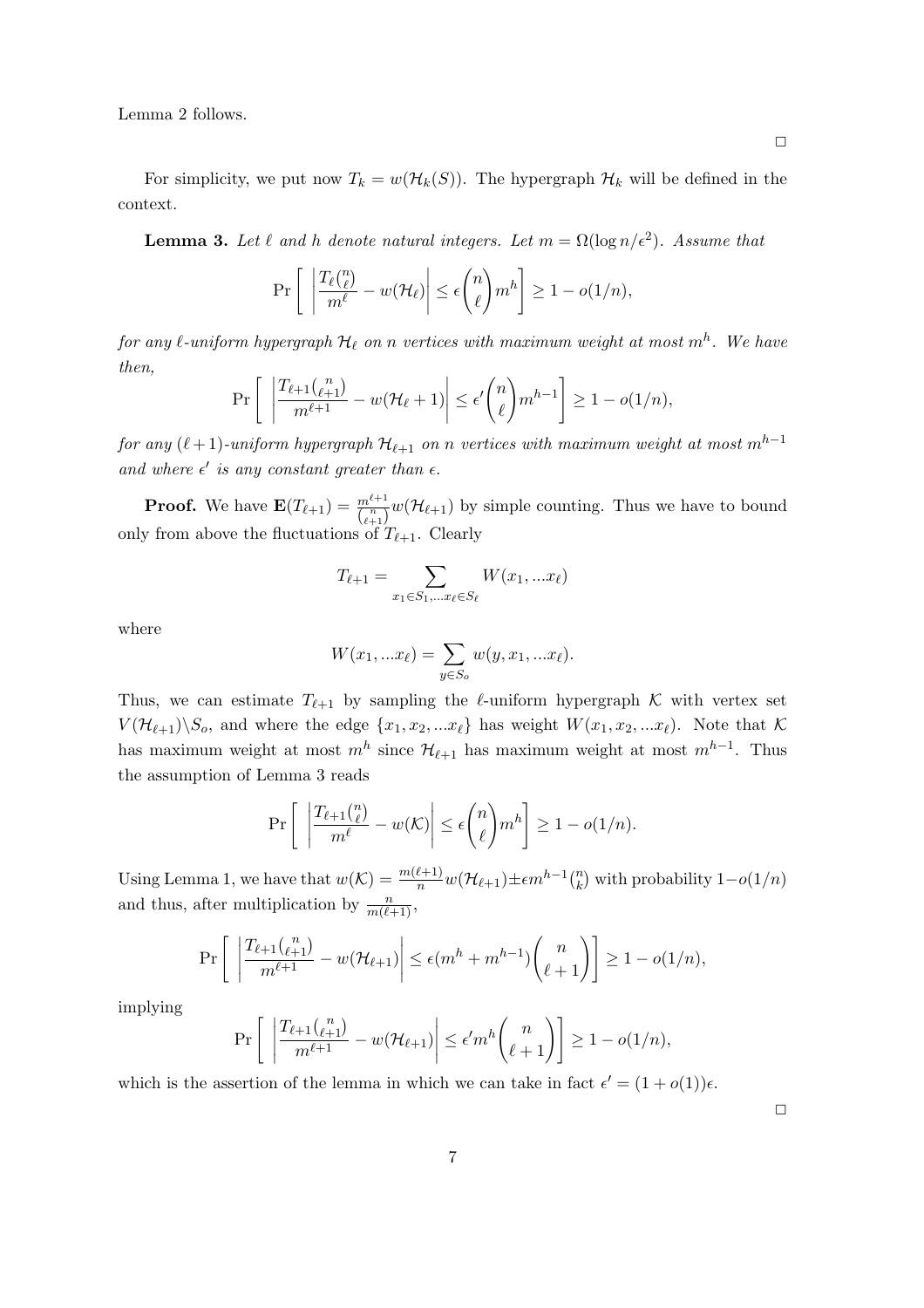In order to prove Theorem 1 for any fixed value of k, we just have to apply  $k-1$  times Lemma 3, the starting assumption  $\ell = 1, h = k - 1$  being obtained by applying Lemma 2 to the sum of a sample of size m picked from a list of n terms each bounded above by  $m^k$ . We apply Lemma 3 first for  $\ell = 1, h = k - 1$ , then for  $\ell = 2, h = k - 2$ , an so on until  $\ell = k - 1, h = 1$ . This gives after scaling the assertion of Theorem 1.

 $\Box$ 

# 4 A PTAS for MIN-Ek-LIN2

Our techniques for designing PTASs for MIN-Ek-LIN2 and for MIN-EkSat can be viewed as the new extensions of the technique of  $[AKK95]$ . In both cases, for each  $\delta$ -dense instance of size  $n$  we run in parallel two distinct algorithms (Algorithm A and Algorithm B for MIN-Ek-LIN2, Algorithm 1 and Algorithm 2 for MIN-EkSAT), and we select the solution with the smallest value. Algorithm 1 and Algorithm A provide good approximations for the instances whose minimum value is "large" (the precise meaning of large will be specified later). These algorithms use the Smooth Integer Programming method of [AKK95]. Algorithms 2 and B provide good approximations for the instances whose optimum value is "small".

We assume now that the system of equations  $S = \{E_1, ..., E_m\}$  is a  $\delta$ -dense instance of MIN-Ek-LIN2, on a set X of n variables  $\{x_1, \ldots, x_n\}$ .

## 4.1 Algorithm A

Algorithm A formulates the problem as a Smooth Integer Program to degree k and uses a method of [AKK95]. This gives a PTAS for the instances whose optimum value is  $\Omega(n^k)$ . We refer to [BFK00] for an explicit construction of a smooth program for the case of MIN-E3-LIN2  $[k = 3]$ .

## 4.2 Algorithm B

The algorithm B is guaranteed to give in polynomial time, as we will prove, approximation ratio 1+ $\epsilon$  for each fixed  $\epsilon$ , whenever the optimum is at most  $\alpha n^k$  for some fixed  $\alpha$ , depending on  $\epsilon$  and on  $\delta$ .

#### Algorithm B

**Input:** Dense system S of linear equations in  $GF[2]$  over a set X of n variables with exactly k variables per equation.

1. Pick  $k-1$  disjoint random samples  $S_1, ..., S_{k-1} \subseteq X$  each of size  $m = \Theta(\log n/\epsilon^2 \delta)$ . Let  $S = \bigcup_{1 \leq i \leq k-1} S_i$ .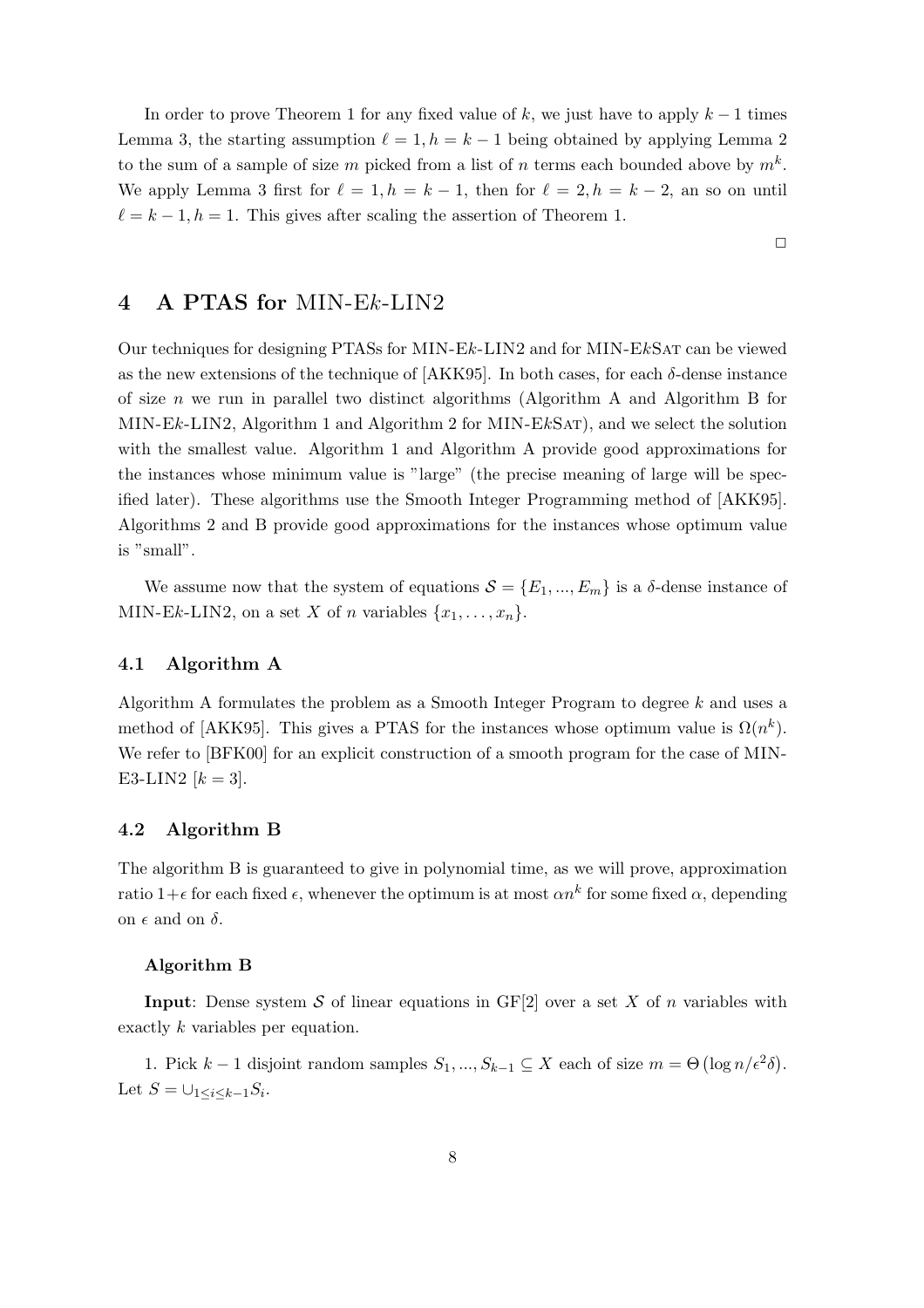2. For each possible assignment a,  $y \to y^a$  of  $\{0,1\}$  values to the variables in S do the following:

2.1. For each variable  $x \notin S$  do the following:

Let  $H_{x,0}^a$  and  $H_{x,1}^a$  be the  $(k-1)$ -uniform hypergraphs with common vertex set  $V(H_{x,0}^a)$  =  $V(H_{x,1}^a) = S$  and edge sets

$$
E(H_{x,0}^{a}) = \{ \{x_{1}, ..., x_{k-1}\} : x_{i} \in S_{i}, 1 \leq i \leq k-1, x \oplus (\oplus_{1 \leq i \leq k-1} x_{i}) = b \in S \}
$$
  

$$
\wedge \oplus_{1 \leq i \leq k-1} x_{i}^{a} = b \}
$$

and

$$
E(H_{x,1}^{a}) = \{ \{x_1, ..., x_{k-1}\} : x_i \in S_i, 1 \le i \le k-1, x \oplus (\oplus_{1 \le i \le k-1} x_i) = b \in \mathcal{S} \}
$$
  

$$
\wedge \oplus_{1 \le i \le k-1} x_i^{a} = \overline{b} \}.
$$

Let  $m_0^a = |E(H_{x,0}^a)|, m_1^a = |E(H_{x,1}^a)|.$ If  $m_0^a \geq \frac{2}{3}$  $\frac{2}{3}(m_0^a + m_1^a)$ , then set x to 1. If  $m_1^a \geq \frac{2}{3}$  $\frac{2}{3}(m_0^a + m_1^a)$ , then set x to 0. Otherwise, set  $x$  to be undefined.

2.2. In this stage, we assign values to the variables which are undefined after the completion of stage 2.1. Let  $D^a$  be the set of variables assigned in stage 2.1,  $U^a = S \cup D^a$ and let  $V^a = X \setminus U^a$  denote the set of undefined variables. For each undefined variable y, let  $S_y$  denote the set of equations which contain y and whose  $k-1$  other variables belong to  $U^a$ . Let  $k_0^a$  (resp.  $k_1^a$ ) denote the number of equations in  $S_y$  satisfied by a and by setting  $y$  to 0 (resp. to 1).

If  $k_0^a \leq k_1^a$ , then set y to 0. Else, set y to 1.

Let  $X^a$  denote the overall assignment produced at the end of this stage.

Among all the assignments  $X^a$  pick one which satisfies the minimum number of equations of  $S$ .

**Output** this solution  $a_{\alpha}$ .

## 4.3 Proof of correctness of algorithm B when the value of the instance is "small"

We assume, as we can, that a is the restriction to S of an optimal assignment  $a^* \in \{0,1\}^n$ . For each  $y \in X$ , we let  $y^{a^*}$  denote the value of y in  $a^*$ . Let  $x \in X \setminus S$ .

Let  $H_{x,0}$  and  $H_{x,1}$  be the hypergraphs with common vertex set  $V(G_{x,0}) = V(G_{x,1}) = X$ and edge sets

$$
E(H_{x,0}) = \{ \quad \{x_1, ..., x_{k-1}\} : x_i \in S_i, 1 \le i \le k-1, \ x \oplus (\oplus_{1 \le i \le k-1} x_i) = b \in \mathcal{S} \}
$$
  
 
$$
\land \quad \oplus_{1 \le i \le k-1} x_i^{a^*} = b \}
$$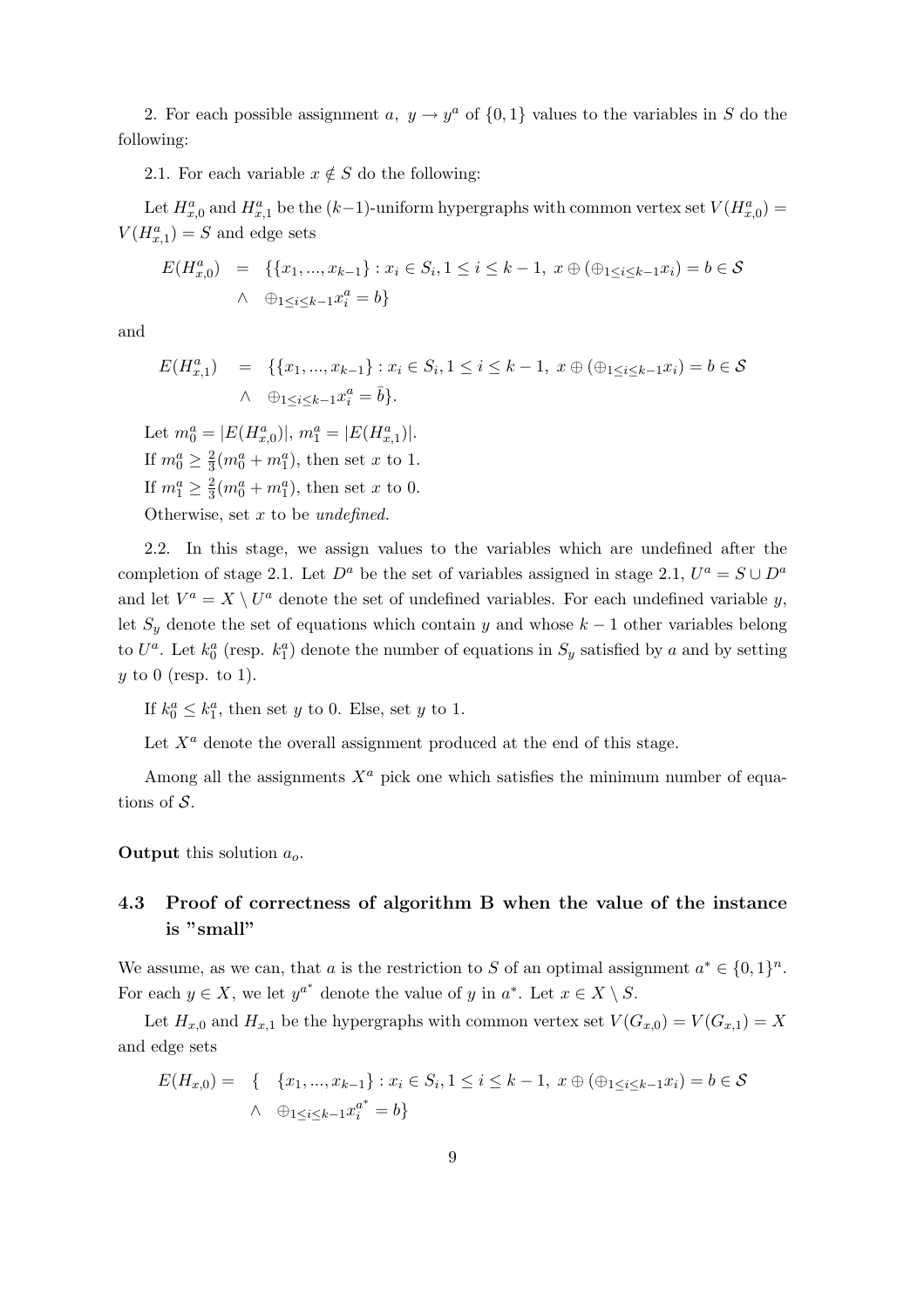and

$$
E(H_{x,1}) = \{ \{x_1, ..., x_{k-1}\} : x_i \in S_i, 1 \le i \le k-1, x \oplus (\oplus_{1 \le i \le k-1} x_i) = b \in \mathcal{S} \}
$$
  

$$
\wedge \oplus_{1 \le i \le k-1} x_i^{a^*} = \overline{b} \}.
$$

Let  $n_0^{a^*} = |E(G_{x,0})|, n_1^{a^*} = |E(G_{x,1})|, n^{a^*} = n_0^{a^*} + n_1^{a^*}$  $a^*$ . Also, let  $m^a = m_0^a + m_1^a$ .

**Lemma 4.1.** Assume that  $x$  is such that we have

$$
n_0^{a^*} \ge \frac{3(n_0^{a^*}+n_1^{a^*})}{4}.
$$

Then, with probability  $1 - o(1/n)$ , x is assigned (correctly) to 1 in step 2.1 of Algorithm B.

**Lemma 4.2.** Assume that x is such that we have

$$
n_1^{a^*} \ge \frac{3(n_0^{a^*}+n_1^{a^*})}{4}.
$$

Then, with probability  $1 - o(1/n)$ , x is assigned (correctly) to 0 in step 2.1 of algorithm B.

**Lemma 4.3.** With probability  $1 - o(1/n)$ , each fixed variable  $y \in D^a$  is assigned to its correct value  $y^{a^*}$  by the Algorithm B.

REMARK: The property in Lemma 4.1 holds simultaneously for all variables with probability  $1 - o(1)$ . The same is true for Lemmas 4.2 and for 4.3.

**Proof of Lemmas 4.1 and 4.2.** Let us first observe that  $m_o^{a^*}$  (resp.  $m_1^{a^*}$  $j^{a^*}$ ) is the number of equations in  $S$  containing x and which are satisfied by setting x to 0 (resp. to 1) and all other variables according to  $a^*$ . Thus if  $m_o^{a^*} < m_1^{a^*}$  $a^r$ , then we can assert that x is set to 0 in  $a^*$ . Similarly, if  $m_o^{a^*} > m_1^{a^*}$  $a^*$ , then we can assert that x is set to 1 in  $a^*$ .

We prove Lemma 4.1. The proof of Lemma 4.2. is similar to that of Lemma 4.2. Theorem 2 applied to the hypergraph  $G_{x,0}$  with  $d = \frac{n_0^{a^*}}{\binom{n}{k-1}}$  and the samples  $S_1, ..., S_{k-1}$ , gives

$$
\Pr\left(m_0^a \ge (1 - \epsilon) \frac{m^{k-1}}{\binom{n}{k-1}} n_0^{a*}\right) = 1 - o(1/n).
$$

Let  $m^a = m_0^a + m_1^a$ . We apply now Theorem 2 to the union of the graphs  $G_{x,0}$  and  $G_{x,1}$ . This gives

$$
\Pr\left(m^a \le (1+\epsilon) \frac{m^{k-1}}{\binom{n}{k-1}} n^{a^*}\right) = 1 - o(1/n).
$$

Substraction gives

$$
\Pr\left(m_0^a - \frac{2m^a}{3} \ge \frac{m^{k-1}}{\binom{n}{k-1}}((1-\epsilon)n_o^{a^*} - (1+\epsilon)\frac{2(n_0^{a^*} + n_1^{a^*})}{3})\right) = 1 - o(1/n).
$$

Using the inequality  $n_0^{a^*} + n_1^{a^*} \leq \frac{4n_0^{a^*}}{3}$ , we obtain

$$
\Pr\left(m_0^a - \frac{2m^a}{3} \ge \frac{2m^2}{n(n-1)} \frac{1-20\epsilon}{9} n_0^{a^*}\right) = 1 - o(1/n),
$$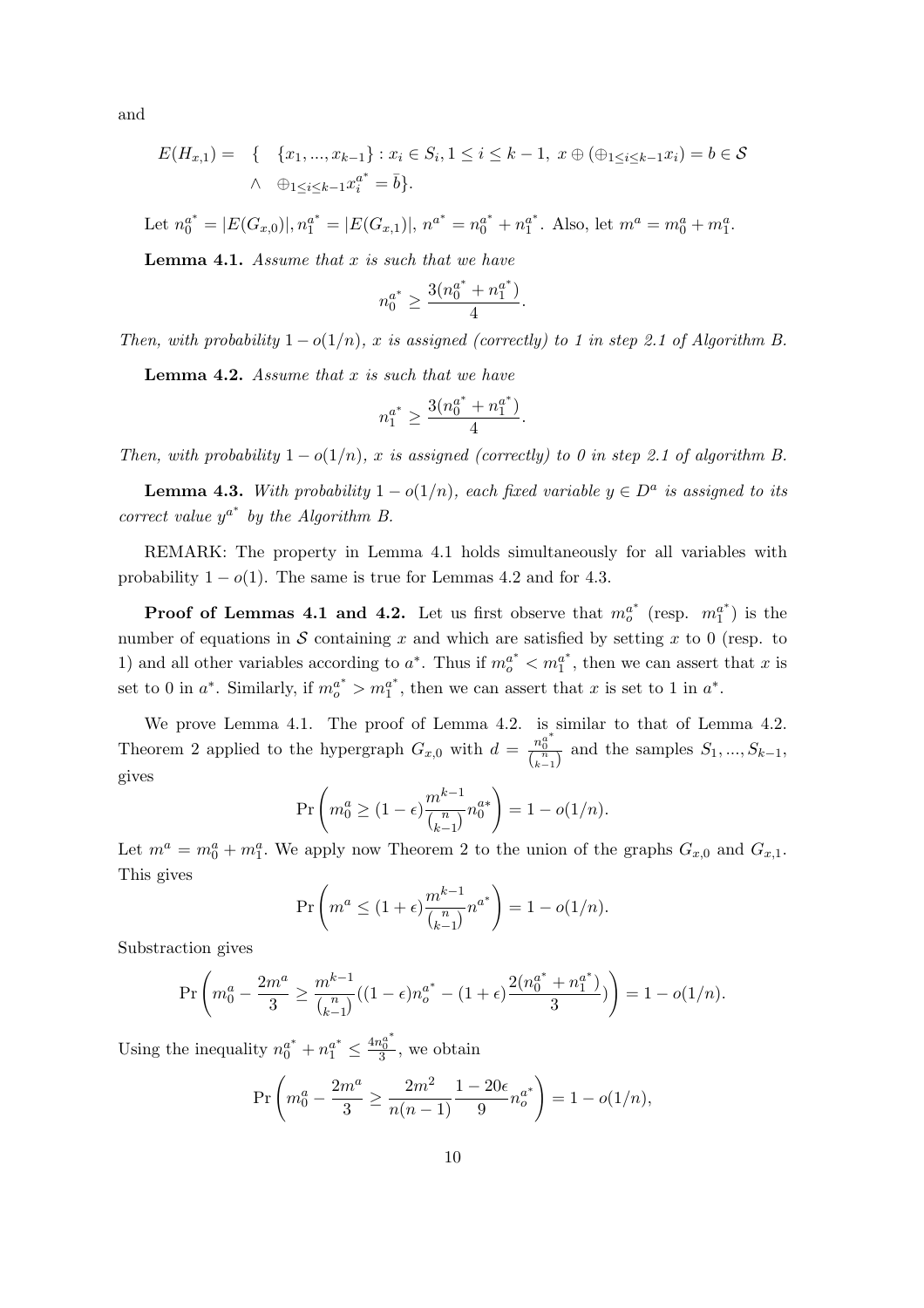which implies

$$
\Pr\left(m_0^a - \frac{2m^a}{3} \ge 0\right) = 1 - o(1/n),
$$

if  $\epsilon \leq 1/20$ . This concludes the proof.

**Proof of Lemma 4.3.** Suppose that  $y$  is assigned to 1 in stage 2.1. The case where y is assigned to 0 is similar. We have to prove that  $n_0^{a^*} \ge n_1^{a^*}$  with probability  $1 - o(1/n)$ since if in an optimum solution  $x_i = 1$  then  $n_0^{a^*} \ge n_1^{a^*}$  $a^*$ . Thus, Theorem 1 applied to the hypergraph  $H_{x,0}$  and the samples  $S_1, ..., S_{k-1}$  gives, with  $\epsilon = 1/7$ ,

$$
\Pr\left(m_0^a \le \frac{8n_0^{a^*}m^{k-1}}{7\binom{n}{k-1}}\right) = 1 - o(1/n),
$$

and so,

$$
\Pr\left(n_0^{a^*} \ge \frac{7m_0^a\binom{n}{k-1}}{8m^{k-1}}\right) = 1 - o(1/n). \tag{2}
$$

Theorem 1 applied to the union of the hypergraphs  $H_{x,0}$  and  $H_{x,1}$  with the samples  $S_1, ..., S_{k-1}$  and  $\epsilon = 1/9$ , gives

$$
\Pr\left(m^a \ge \frac{8n^{a^*}m^{k-1}}{9\binom{n}{k-1}}\right) = 1 - o(1/n),
$$

and so,

$$
\Pr\left(n^{a^*} \le \frac{9m^a \binom{n}{k-1}}{4m^2}\right) = 1 - o(1/n). \tag{3}
$$

Since y is assigned to 1 in stage 2.1, we have that  $m_0^a \geq 2/3m^a$ , implying with 2 and 3,

$$
\Pr\left(\frac{n_0^{a^*}}{n^{a^*}} \ge \frac{14}{27}\right) = 1 - o(1/n).
$$

Lemmas 4.3 follows.

The following lemma is crucial.

**Lemma 5.** With probability 1-o(1), the number of variables undefined after the completion of stage 2.1 satisfies

$$
|V^a| \le \frac{4 \text{ opt}}{\delta n^{k-1}}.
$$

**Proof.** Assume that x is undefined. We have thus simultaneously  $n_0^{a^*} < \frac{3}{4}$  $\frac{3}{4}(n_0^{a^*}+n_1^{a^*})$  $\binom{a^*}{1}$ and  $n_1^{a^*} < \frac{3}{4}$  $\frac{3}{4}(n_0^{a^*}+n_1^{a^*})$  $\binom{a^*}{1}$  and so  $n_1^{a^*} > \frac{1}{4}$  $\frac{1}{4}(n_0^{a^*}+n_1^{a^*}$  $\binom{a^*}{1}$  and  $n_0^{a^*} > \frac{1}{4}$  $\frac{1}{4}(n_0^{a^*}+n_1^{a^*}$  $i<sub>1</sub><sup>a<sup>*</sup></sup>$ ). Since x appears in at least  $\delta n^{k-1}$  equations,  $n_0^{a^*} + n_1^{a^*} \ge \delta n^{k-1}$ . Thus,

$$
opt \ge \min\{n_0^{a^*}, n_1^{a^*}\} \cdot |V^a| \ge \frac{\delta n^2}{4} |V^a|.
$$

The assertion of the lemma follows.  $\Box$ 

 $\Box$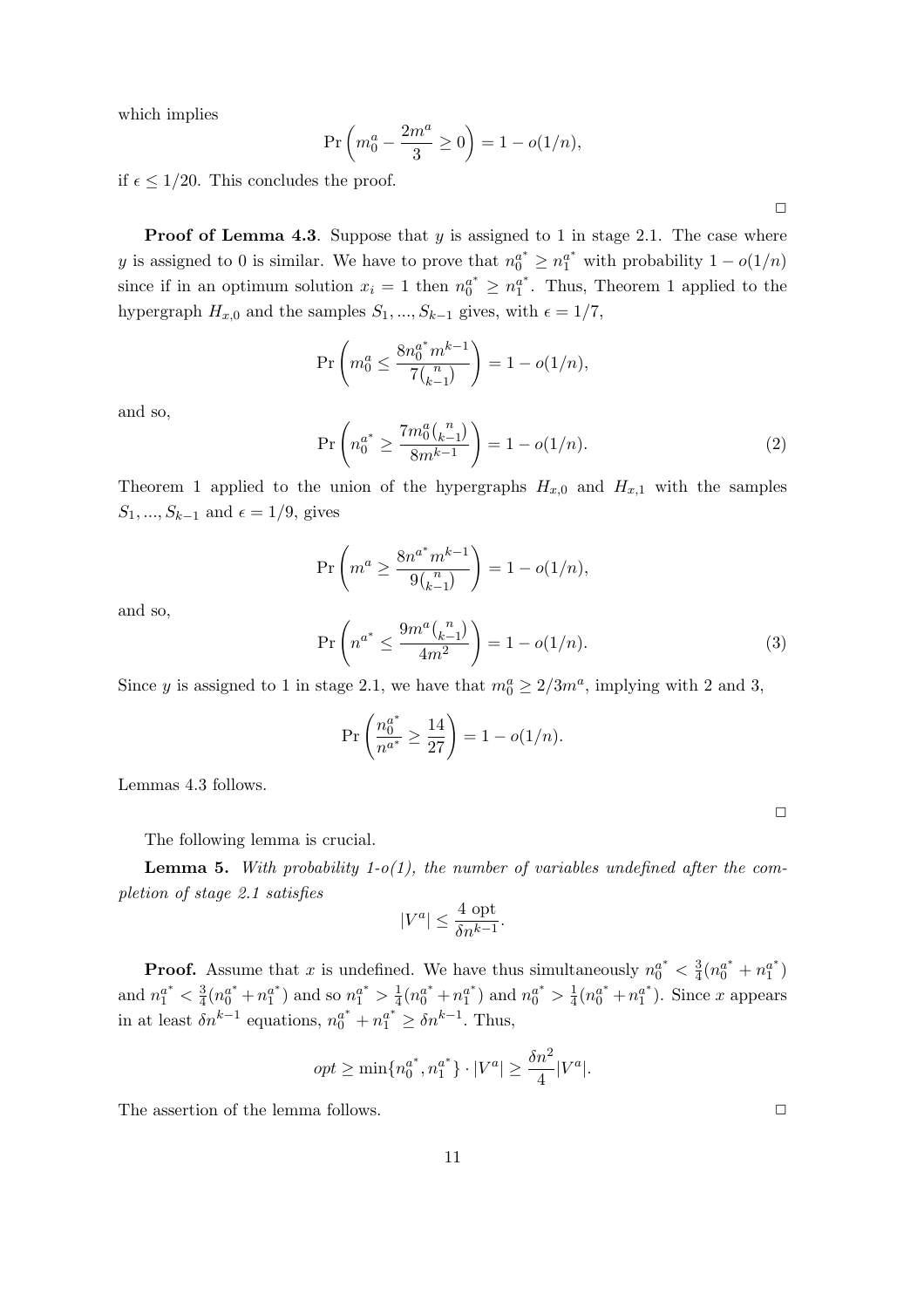We can now complete the correctness proof. Let val denote the value of the solution given by our algorithm and let opt be the value of an optimum solution.

**Theorem 2.** Let  $\epsilon$  be fixed. If opt  $\leq \alpha n^k$  where  $\alpha$  is sufficiently small, then we have that val  $\leq (1+\epsilon)$  opt.

Proof. Let us write

$$
\mathrm{val} = \sum_{0 \leq i \leq k} \mathrm{val}_i
$$

where val<sub>i</sub> is the number of satisfied equations with exactly *i* variables in  $V^a$ .

With an obvious intended meaning, we write also

$$
\mathrm{opt} = \sum_{0 \le i \le k} \mathrm{opt}_i.
$$

We have clearly  $val_0 = opt_0$  and  $val_1 \le opt_1$ . Thus,

$$
\operatorname{val} \leq \operatorname{opt} + \sum_{2 \leq i \leq k} (\operatorname{val}_i - \operatorname{opt}_i)
$$
\n
$$
\leq \operatorname{opt} + \sum_{2 \leq i \leq k} \operatorname{val}_i
$$
\n
$$
\leq \operatorname{opt} + \sum_{2 \leq i \leq k} {|V^a| \choose i} {n \choose k - i}
$$
\n
$$
\leq \operatorname{opt} + \sum_{2 \leq i \leq k} |V^a|^i n^{k - i}
$$
\n
$$
\leq \operatorname{opt} + (k - 1)|V^a|^2 n^{k - 2}
$$
\n
$$
\leq \operatorname{opt} + \frac{16(k - 1)\operatorname{opt}^2}{\delta^2 n^k}
$$

where we have used Lemma 5 for the last line. Thus,

$$
\text{val} \leq \text{opt}\left(1 + \frac{16(k-1)\text{opt}}{\delta^2 n^k}\right)
$$
  

$$
\leq \text{opt}(1+\epsilon)
$$

if opt  $\leq \frac{\epsilon \delta^2 n^k}{16(k-1)}$ .

 $\Box$ 

It is known that the Algorithm A runs in polynomial time for any fixed  $\epsilon > 0$  [AKK95], and the same is now easy to check for the Algorithm B on "small" instances. Thus we have, for any fixed  $k$ , a PTAS for MIN-E $k$ -LIN2.

# 5 Dense MIN-kSat has a PTAS

In this section, we apply the technique of sampling k-uniform hypergraphs of Section 3 to obtain a PTAS for Dense MIN-E $k$ SAT for each fixed  $k$ . As a side effect we give also PTAS for the general Dense MIN- $k$ SAT.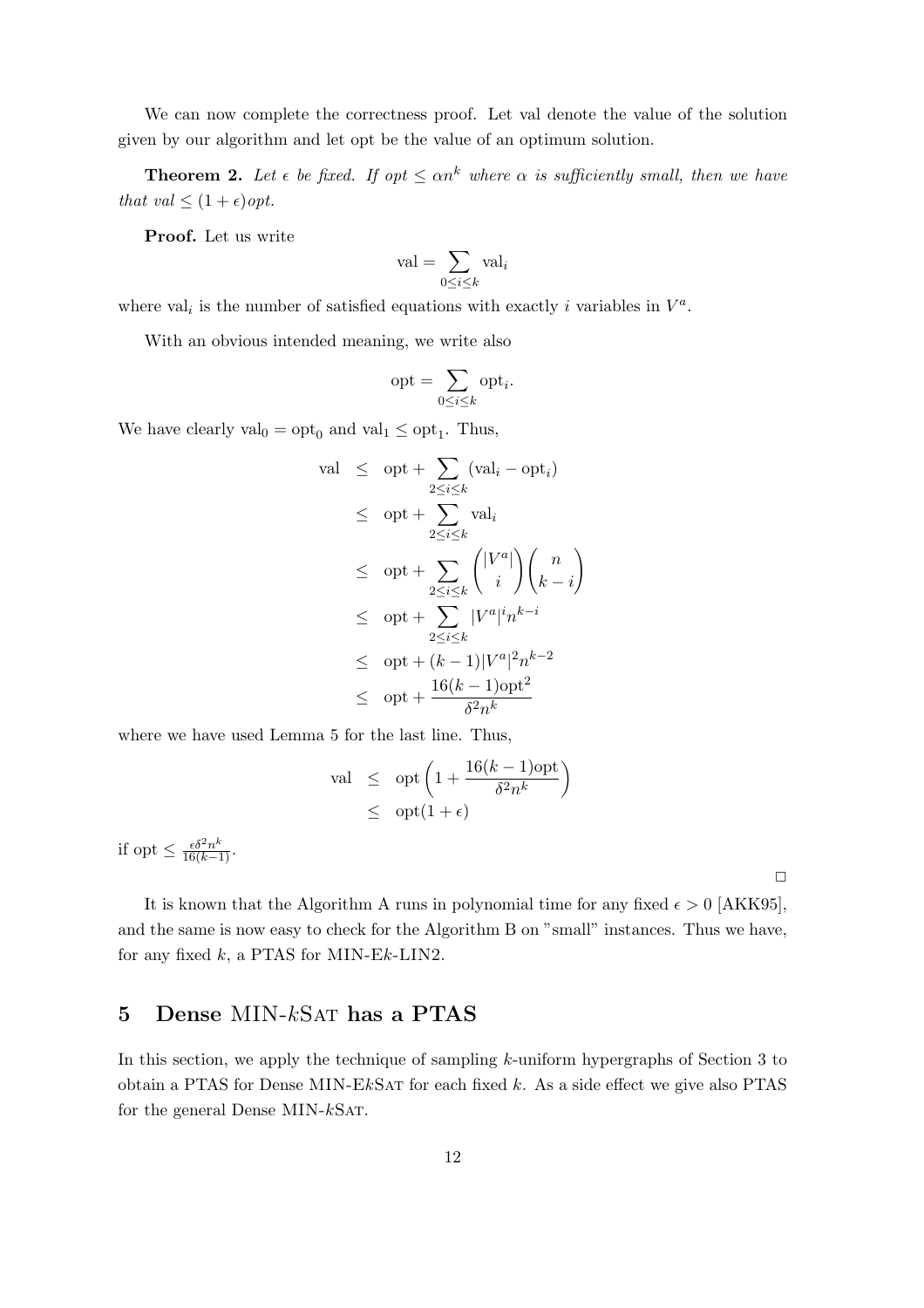**Lemma 6.** For any  $k \geq 2$ , Dense MIN-kSAT is *DL*-reducible to Dense MIN-EkSAT.

**Proof.** Let F be a  $\delta$ -dense instance of MIN-kSAT with n variables  $x_1, \ldots, x_n$  and m clauses  $C_1, \ldots, C_m$ . We construct an instance  $F'$  of Dense MIN-EkSAT as follows:  $F'$  is built over the variables of F and a set Y of n new variables  $y_1, \ldots, y_n$ . For each clause of F,  $\ell_1 \vee \ldots \vee \ell_t$ , of length  $t < k$ , we put in F' the clause  $\ell_1 \vee \ldots \vee \ell_t \vee y_1 \vee \ldots \vee y_{k-t}$ . We also put in  $F'$  all the clauses of F of length k and all the clauses of length k with all variables in  $Y$ .

Let us justify that this is a *DL*-reduction.

It is easy to see that  $opt(F') = opt(F)$ . Now, given an optimal solution v of F', we can assume that each variable y takes the value zero in  $v$ , since otherwise we obtain a solution with a smaller value by assigning false to y. The assignment v satisfies in  $F$  $m(F, v) \leq m(F', v)$  clauses. Thus we have an *L*-reduction.

Since F is  $\delta$ -dense the number of occurrences of the variable  $x_i$  and its negation for each  $i = 1, \ldots, n$  is  $\delta n^{k-1}$ . Each variable y appears  $\Theta(n^{k-1})$  times in F'. Thus F' is dense.

#### 5.1 A PTAS for MIN-E<sub>kSAT</sub>

1. Algorithm 1. (Algorithm for the case of "large" instances)

For each fixed  $k \geq 2$ , we can formulate MIN-EkSAT as a degree k smooth integer program. We can then use again the approximation method of [AKK95]. Let us display such a smooth program for  $k = 2$ . For each clause  $C_i$  we construct a smooth polynomial  $P_i$  where

$$
P_i \equiv 1 - (1 - x)(1 - y) \text{ if } C_i = x \vee y
$$
  
\n
$$
P_i \equiv 1 - (1 - x)y \text{ if } C_i = x \vee \bar{y}
$$
  
\n
$$
P_i \equiv 1 - x(1 - y) \text{ if } C_i = \bar{x} \vee y
$$
  
\n
$$
P_i \equiv 1 - xy \text{ if } C_i = \bar{x} \vee \bar{y}
$$

An optimum solution of MIN-E2SAT is now given by an optimum solution of the following degree 2 smooth integer program:

$$
\begin{cases} \min \sum_{j=1}^{m} P_j \\ x_i \in \{0, 1\} \ 1 \le i \le n. \end{cases}
$$

#### 2. Algorithm 2. (Algorithm for the case of instances with a "small" value)

We need first some notation. Let F be a  $\delta$ -dense instance of MIN-EkSAT, with m clauses over a set  $X = \{x_1, \ldots, x_n\}$  of n variables. Let  $S = \{S_1, \ldots, S_{k-1}\}\$  be a family of  $k-1$  disjoint subsets of X. (Actually these sets will be random as defined in the algorithm below.) Let  $S = \bigcup_{i=1}^{k-1} S_i$  and denote by  $L_i$  the set of literals corresponding to  $S_i, 1 \leq i \leq k-1$ . We denote by  $C_{\mathcal{S}}$  the set of clauses of length  $k-1$  obtained by picking a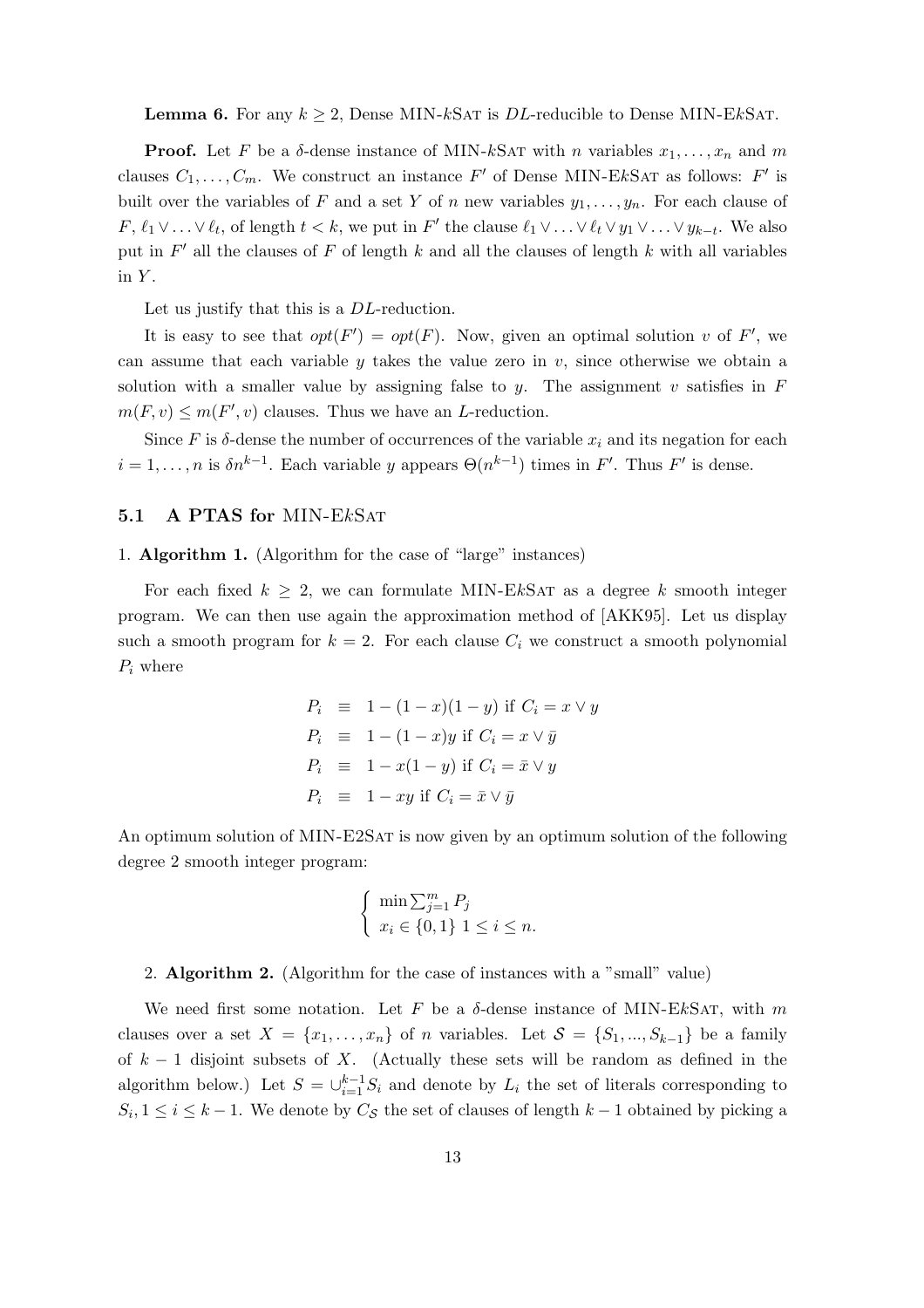literal from each of the sets  $L_i$ . We write also, for a fixed assignment a of truth values to the variables in S,

$$
C_{\mathcal{S},0} = \{ C \in C_{\mathcal{S}} : C \text{ false under } a \}
$$

and

$$
C_{\mathcal{S},1} = \{ C \in C_{\mathcal{S}} : C \text{ true under } a \}
$$

Finally, we denote by  $C_1$  (resp.  $C_0$ ) the set of clauses of length  $k-1$  which are true (resp. false) under a fixed optimal assignment  $a^*$ .

For each variable  $x \notin S$ , we denote by  $F_S$  the set of clauses in F of the form  $C \vee x$  or  $C \vee \overline{x}$  for some clause  $C \in C_{\mathcal{S}}$  and we define the numbers

- $u_1^a = |\{C \in C_{\mathcal{S},1} : C \vee x \in F_{\mathcal{S}}\}|, \quad u_1^{a^*} = |\{C \in C_1 : C \vee x \in F\}|,$
- $u_o^a = |\{C \in C_{\mathcal{S},0} : C \vee x \in F_{\mathcal{S}}\}|, \quad u_0^{a^*} = |\{C \in C_0 : C \vee x \in F\}|,$
- $v_1^a = |\{C \in C_{\mathcal{S},1} : C \vee \bar{x} \in F_{\mathcal{S}}\}|, v_1^{a^*} = |\{C \in C_1 : C \vee \bar{x} \in F\}|,$
- $v_0^a = |\{C \in C_{\mathcal{S},0} : C \vee \bar{x} \in F_{\mathcal{S}}\}|, v_0^{a^*} = |\{C \in C_0 : C \vee \bar{x} \in F\}|.$

Algorithm 2. (Algorithm for the case of "small" instances)

**Input.** A dense instance F of MIN-EkSAT over a set of variables  $X$ .

1. Pick  $k-1$  random disjoint sets  $S_1, ..., S_{k-1}$  each containing

 $\ell = \Theta(\log n / \epsilon^2 \delta)$  variables. Let  $S = \bigcup_{i=1}^{k-1} S_i$ .

- 2. For each possible assignment  $a: S \to \{0,1\}$  of the variables of S do the following:
- 2.1. For each variable  $x \in X \backslash S$  do the following with  $u_1^a, u_0^a, \dots$  as defined above:

If  $u_1^a + u_0^a + v_1^a \le (u_1^a + u_0^a + v_o^a + v_1^a)/8$ , then set x to 1.

If  $u_1^a + v_0^a + v_1^a \le (u_1^a + u_0^a + v_o^a + v_1^a)/8$ , then set x to 0.

Otherwise, set  $x$  to be undefined.

2.2. In this stage, we assign values to the variables which are undefined after the completion of stage 2.1. Let  $D^a$  be the set of variables assigned in stage 2.1,  $U^a = S \cup D^a$ and let  $V^a = X \setminus U^a$  denote the set of undefined variables. For each undefined variable y, let  $S_y$  denote the set of clauses which contain y or  $\bar{y}$  and whose  $k-1$  other literals belong to  $U^a$ . Let  $k_0^a$  (resp.  $k_1^a$ ) denote the number of clauses in  $S_y$  satisfied by a and by setting  $y$  to 0 (resp. to 1).

If  $k_0^a \leq k_1^a$ , then set y to 0 and bias(y) =  $k_1^a - k_0^a$ . Else, set y to 1 and bias(y) =  $k_0^a - k_1^a$ .

Let  $a_x$  denote the overall assignment produced at the end of this stage.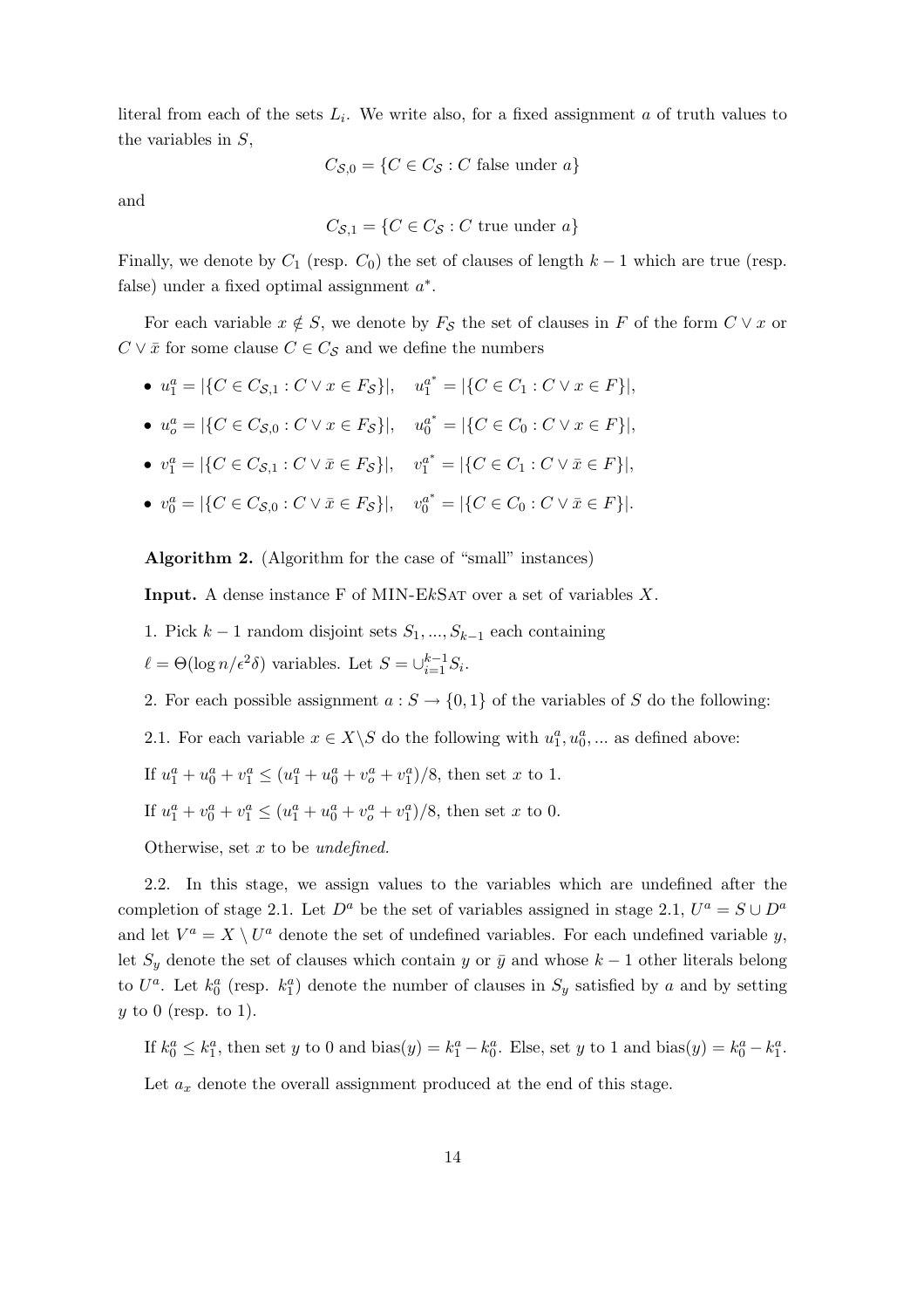Among all the assignments  $a_x$  pick one which satisfies the minimum number of clauses in  $F$ .

Output this solution a.

We denote by  $B(F)$  the value of the solution given by the Algorithm 2, i.e., the number of clauses in  $F$  satisfied by the assignment  $a$ .

# 5.2 Proof of correctness of Algorithm 2 when the value of the instance is "small"

**Lemma 7.1.** With probability  $1 - o(1/n)$ , each variable x with the property that in an  $optimum assignment a* of X which coincides with a on S we have that$ 

$$
u_1^{a^*} + u_0^{a^*} + v_1^{a^*} \le (u_1^{a^*} + u_0^{a^*} + v_1^{a^*} + v_0^{a^*})/8
$$
 (4)

is assigned to 1 (as in  $a^*$ ) in stage 2.1 of algorithm 2.

**Lemma 7.2.** With probability  $1 - o(1/n)$ , each variable x with the property that in an  $optimum$  assignment  $a^*$  of  $X$  which coincides with a on  $S$  we have that

$$
v_1^{a^*} + v_0^{a^*} + u_1^{a^*} \le (u_1^{a^*} + u_0^{a^*} + v_1^{a^*} + v_0^{a^*})/8
$$
 (5)

is assigned to  $0$  (as in  $a^*$ ) in stage 2.1 of algorithm 2.

**Lemma 7.3.** With probability  $1 - o(1/n)$ , each fixed variable x for which either 4 or 5 holds is assigned in a as in  $a^*$ .

Note that the property in Lemma 7.1 holds simultaneously for all variables with probability  $1 - o(1)$ . The same is true for Lemmas 7.2 and 7.3.

Before turning to the proof of these lemmas, let us note that  $m_o = u_1^{a^*} + u_0^{a^*} + v_1^{a^*}$  $\frac{a^*}{1}$  is the number of clauses in  $F$  containing the variable  $x$  and which are satisfied by setting  $x$ to 0 (and the other variables according to  $a^*$ ). Note also that  $m_1 = u_1^{a^*} + v_1^{a^*} + v_0^{a^*}$  is the number of clauses containing x and which are satisfied by setting x to 1. Thus, if  $m_0 < m_1$ , (that is if  $u_0^{a^*} < v_0^{a^*}$ ) then we can assert that x is set to 0 in  $a^*$ . Similarly, if  $m_1 < m_0$ , then we can assert that x is set to 1 in  $a^*$ . Finally, note that  $n_o = u_1^a + u_0^a + v_1^a$  is the number of clauses in  $F<sub>S</sub>$  containing the variable x and which are satisfied by setting x to 0 (and the other variables according to  $a^*$ ) and  $n_1 = u_1^a + v_1^a + v_o^a$  is the number of clauses in  $F<sub>S</sub>$  containing x and which are satisfied by setting x to 1.

Proofs. We prove 7.1 and 7.3. The proof of 7.2 is similar to that of 7.1. and is omitted.

**Proof of Lemma 7.1.** Let x be a variable with the property that in the optimum solution  $u_1^{a^*} + u_0^{a^*} + v_1^{a^*} \le (u_1^{a^*} + u_0^{a^*} + v_1^{a^*} + \bar{u}_0^{a^*})$  $\binom{a^*}{0}$ /10. Plainly,  $u_1^a$ , (resp.  $u_0^a, v_1^a, v_0^a$ ), are obtained by sampling the hypergraphs with edge sets  $U_1^{a*}$ , (resp.  $U_0^{a*}$ ,  $V_1^{a*}$ ,  $V_0^{a*}$ ), where  $U_i^{a*} = \{C \in C_i : C \vee x \in F\}, i = 0, 1, \text{ and } V_i^{a*} = \{C \in C_i : C \vee \overline{x} \in F\}, i = 0, 1, \text{ (and vertex)}\}$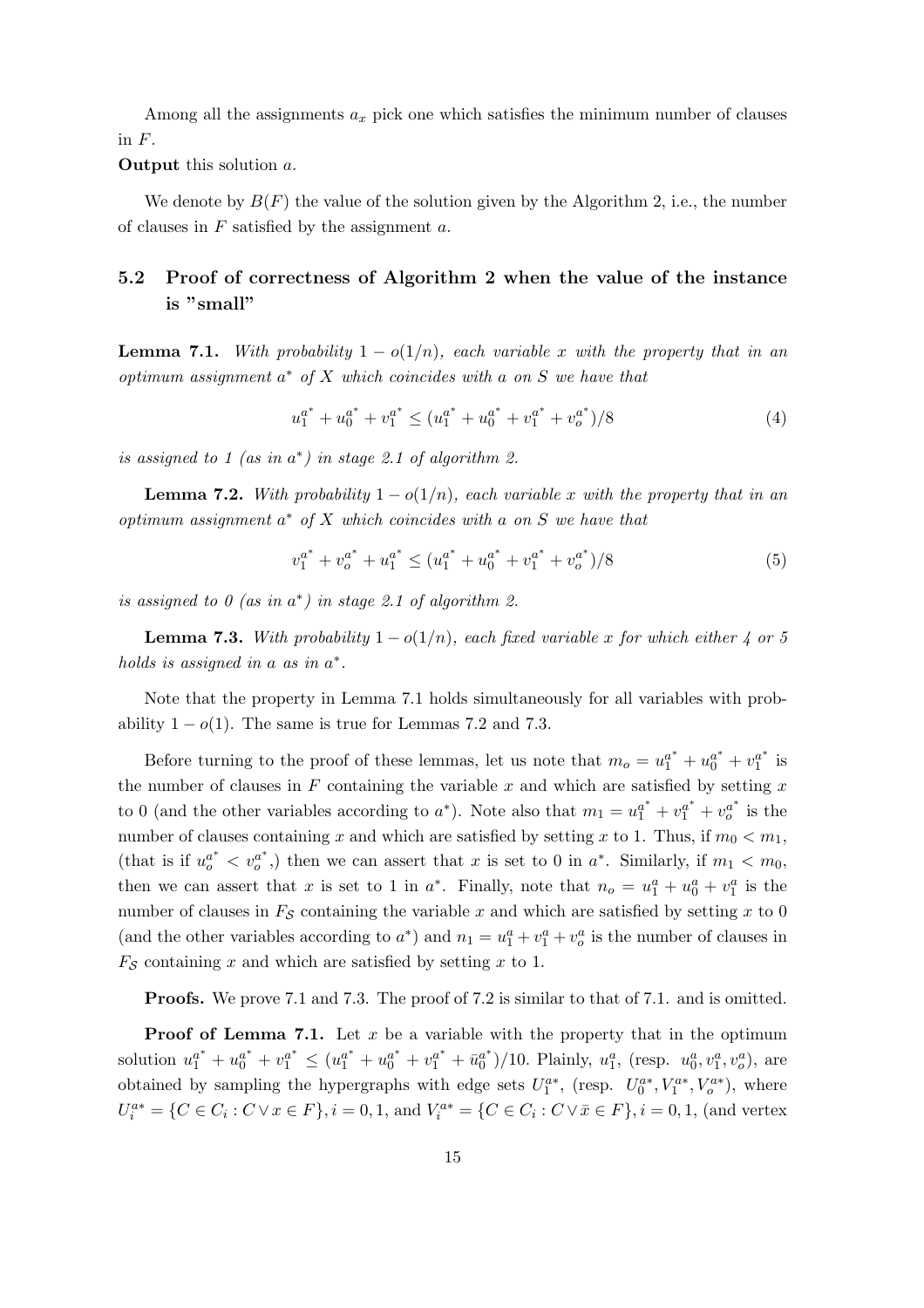set the literals) in the sense of Theorems 1 and 2. We can thus apply Theorem 2 to these quantities. (Actually, for  $k = 2$  we are sampling points rather than edges, but then we can use Hoeffding's inequality.) This gives for any fixed  $\gamma > 0$ ,

$$
\Pr(|u_1^a - \frac{u_1^{a^*}}{n}\ell| \le \gamma \ell) \ge 1 - n^{-\Omega(1)}.
$$
\n(6)

Similarly we have,

$$
\Pr(|u_o^a - \frac{u_0^{a^*}}{n}\ell| \le \gamma \ell) \ge 1 - n^{-\Omega(1)},\tag{7}
$$

$$
\Pr(|v_1^a - \frac{v_1^{a^*}}{n}\ell| \le \gamma \ell) \ge 1 - n^{-\Omega(1)}\tag{8}
$$

and

$$
\Pr(|v_o^a - \frac{v_o^{a^*}}{n}\ell| \le \gamma \ell) \ge 1 - n^{-\Omega(1)}.
$$
\n(9)

These inequalities imply clearly

$$
u_1^a + u_0^a + v_1^a + v_0^a \ge \frac{\ell}{n} (u_1^{a^*} + u_0^{a^*} + v_1^{a^*} + v_0^{a^*}) - 4\gamma \ell
$$

with probability  $1 - n^{-\Omega(1)}$ , and also

$$
u_1^a + u_0^a + v_1^a \le \frac{\ell}{n} (u_1^{a^*} + u_0^{a^*} + v_1^{a^*}) + 3\gamma\ell.
$$

So, again with probability  $1 - n^{-\Omega(1)}$ ,

$$
u_1^a + u_0^a + v_1^a - \frac{1}{8} (u_1^a + u_0^a + v_1^a + v_0^a) \le -\frac{7\ell}{8n} (u_1^{a^*} + u_0^{a^*} + v_1^{a^*} + v_0^{a^*}) + \frac{7\gamma\ell}{2}
$$
  

$$
\le -\frac{7\delta\ell}{8} + \frac{7\gamma\ell}{2}
$$

which is negative for  $\gamma \leq \frac{\delta}{4}$  $\frac{0}{4}$ .

| <b>Proof of Lemma 7.3.</b> Let us assume that x is assigned to 0 in $a^*$ (the other case is                |
|-------------------------------------------------------------------------------------------------------------|
| similar). Thus we assume that the inequality $u_0^{a^*} \geq v_0^{a^*}$ holds and we have to prove that the |
| inequality                                                                                                  |

$$
u_1^{a^*} + u_0^{a^*} + v_1^{a^*} \le (u_1^{a^*} + u_0^{a^*} + v_1^{a^*} + v_0^{a^*})/8
$$

implies

 $u_1^a + u_0^a + v_1^a > (u_1^a + u_0^a + v_0^a + v_1^a)/8.$ 

Using the inequalities (6)-(8), we have that, with probability  $1 - n^{-\Omega(1)}$ , for a fixed  $\gamma$ ,

$$
u_1^a + u_0^a + v_1^a \ge \frac{\ell}{n} (u_1^{a^*} + u_0^{a^*} + v_1^{a^*}) - 3\gamma\ell
$$

and using the inequality (9),

$$
\frac{v_o^a}{8} \le \frac{\ell}{8n} v_o^{a^*} + \frac{\gamma \ell}{8}.
$$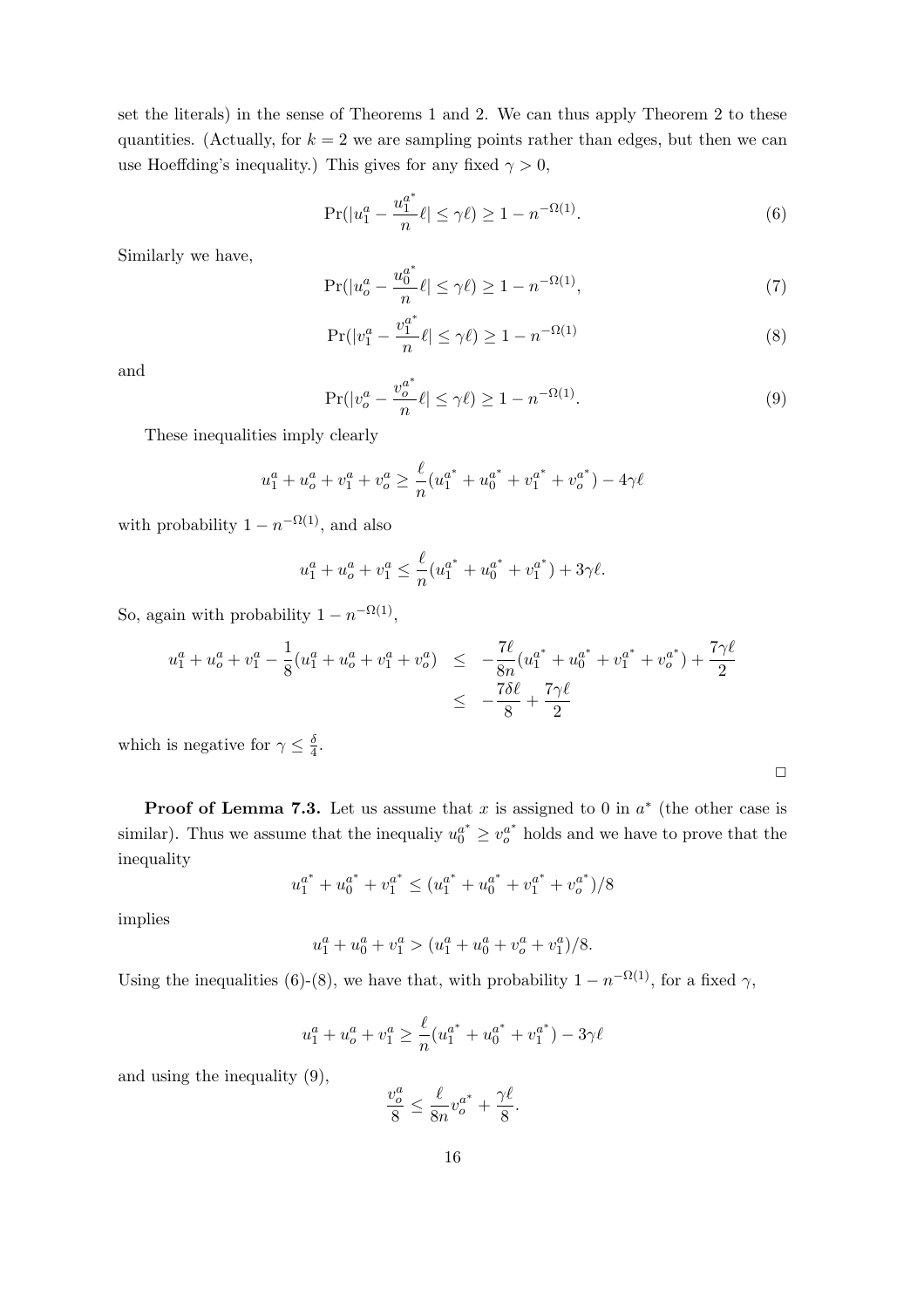By substraction, we get, again with probability  $1 - n^{-\Omega(1)}$ ,

$$
u_1^a + u_0^a + v_1^a - \frac{v_0^a}{8} \ge \frac{\ell}{n} (u_1^{a^*} + u_0^{a^*} + v_1^{a^*} - \frac{v_0^{a^*}}{8}) - 4\gamma\ell.
$$

Since  $u_0^{a^*} \geq v_0^{a^*}$  and  $u_1^{a^*} + u_0^{a^*} + v_1^{a^*} + v_0^{a^*} \geq \delta n$ , we have

$$
u_1^{a^*} + v_1^{a^*} + u_0^{a^*} - \frac{1}{8}v_0^{a^*} > u_1^{a^*} + v_1^{a^*} + \frac{6}{8}u_0^{a^*} \ge \frac{3}{8}\delta n.
$$

So, the difference

$$
\frac{\ell}{n}(u_1^{a^*} + u_0^{a^*} + v_1^{a^*} - \frac{v_0^{a^*}}{8}) - 4\gamma\ell
$$

is positive if  $\gamma < \frac{3}{28}\delta$ . Thus, with high probability if  $\gamma < \frac{3}{28}\delta$ ,  $u_1^{a^*} + u_0^{a^*} + v_1^{a^*} - \frac{v_0^{a^*}}{8} > 0$ which is what we want.

**Lemma 8.** With probability  $1 - o(1)$ , the number of undefined variables satisfies

$$
|V^a| \le \frac{8opt(F)}{\delta n}.
$$

**Proof.** If the variable x is undefined after stage 2.1 of the Algorithm 2, then from Lemma 4.2 we have that,with high probability

$$
u_1^{a^*} + u_0^{a^*} + v_1^{a^*} \ge (u_1^{a^*} + u_0^{a^*} + v_1^{a^*} + v_0^{a^*})/8,
$$

and

$$
v_1^{a^*} + v_0^{a^*} + u_1^{a^*} \ge (u_1^{a^*} + u_0^{a^*} + v_1^{a^*} + v_0^{a^*})/8.
$$

Since  $u_1^{a^*} + u_0^{a^*} + v_1^{a^*} + v_0^{a^*} \ge \delta n$ , the optimum value opt $(F)$  satisfies

$$
opt(F) \ge \min\{u_1^{a^*} + u_0^{a^*} + v_1^{a^*}, v_1^{a^*} + v_0^{a^*} + u_1^{a^*}\}|V^a|
$$
  
 
$$
\ge |V^a|\delta n/8.
$$

**Theorem 3.** If  $opt(F) < \alpha n^k$  then with high probability  $B(F) \leq (1+\varepsilon)opt(F)$  where  $\varepsilon = \frac{64\alpha}{\delta^2}$  $\frac{1}{\delta^2}$ .

In other words, if we want to achieve an approximation ratio  $(1 + \epsilon)$ , then we can use Algorithm 2 on any instance F with  $opt(F) \leq \frac{\delta^2 \epsilon}{64}$ .

Proof. The proof of Theorem 3 from Lemma 8 is similar to the proof of Theorem 2 from Lemma 5. Therefore it is omitted.

 $\Box$ 

In order to assert now that the Algorithms 1 and 2 give a PTAS for MIN- $k$ SAT, it only remains to observe that both algorithms run in polynomial time for each fixed  $\epsilon$ .

## Acknowledgements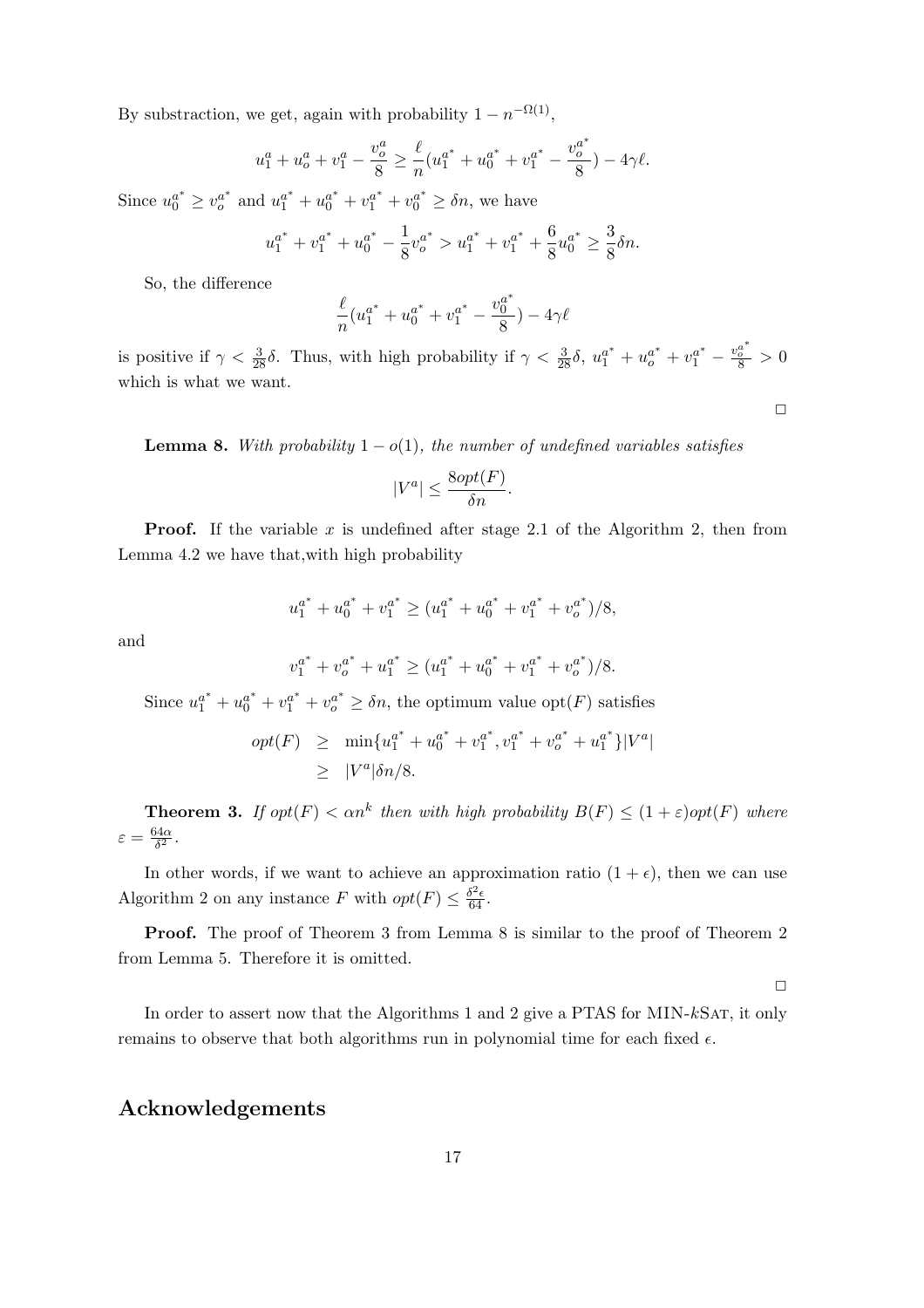The authors thank Alan Frieze, Madhu Sudan, Mario Szegedy, and Luca Trevisan for stimulating remarks and discussions.

# References

- [ABSS93] S. Arora, L. Babai, J. Stern and Z. Sweedyk, The hardness of approximate optima in lattices, codes, and systems of linear equations, Proc. of 34th IEEE FOCS, 1993, 724–733.
- [AKK95] S. Arora, D. Karger and M. Karpinski, Polynomial time approximation schemes for dense instances of NP-hard problems, Proc. of 27th ACM STOC, 1995, 284–293; the full paper appeared in Journal of Computer and System Sciences 58(1999), 193–210.
- [BK01] P. Berman and M. Karpinski, Approximating Minimum Satisfiability of Linear Equations, ECCC Technical Reports, TR 01-025, 2001; also in Proc. 13th ACM-SIAM SODA (2002), 514-516.
- [BF99] C. Bazgan and W. Fernandez de la Vega, A Polynomial Time Approximation Scheme for Dense MIN 2SAT, Proc. Fundamentals of Computation Theory, LNCS 1684, Springer, 1999, 91–99.
- [BFK00] C. Bazgan, W. Fernandez de la Vega and M. Karpinski, Approximability of Dense Instances of Nearest Codeword Problem, ECCC Technical Report, TR00- 91, 2000; also in Proc. 8th SWAT (2002).
- [BTV96] D. Bertsimas, C-P. Teo and R. Vohra, On dependent randomized rounding algorithms, Conference on Integer Programming and Combinatorial Optimization, LNCS 1084, Springer, 1996, 330–344.
- [CT96] A.E.F. Clementi and L. Trevisan, Improved non-approximability results for vertex cover with density constraints, Proc. of 2nd Conference on Computing and Combinatorics, COCOON'96, Springer, 1996, 333–342.
- [DKS98] I. Dinur, G. Kindler and S. Safra, Approximating CVP to Within Almost Polynomial Factors is NP-Hard, Proc. of 39th IEEE FOCS, 1998, 99–109.
- [DKRS00] I. Dinur, G. Kindler, R. Raz and S. Safra, An Improved Lower Bound for Approximating CVP, 2000, submitted.
- [F96] W. Fernandez de la Vega, Max-Cut has a Randomized Approximation Scheme in Dense Graphs, Random Structures and Algorithms, 8(3) (1996), 187–198.
- [FK99] W. Fernandez de la Vega and M. Karpinski, On approximation hardness of dense TSP and other path problems, Information Processing Letters 70 (1999), 53–55.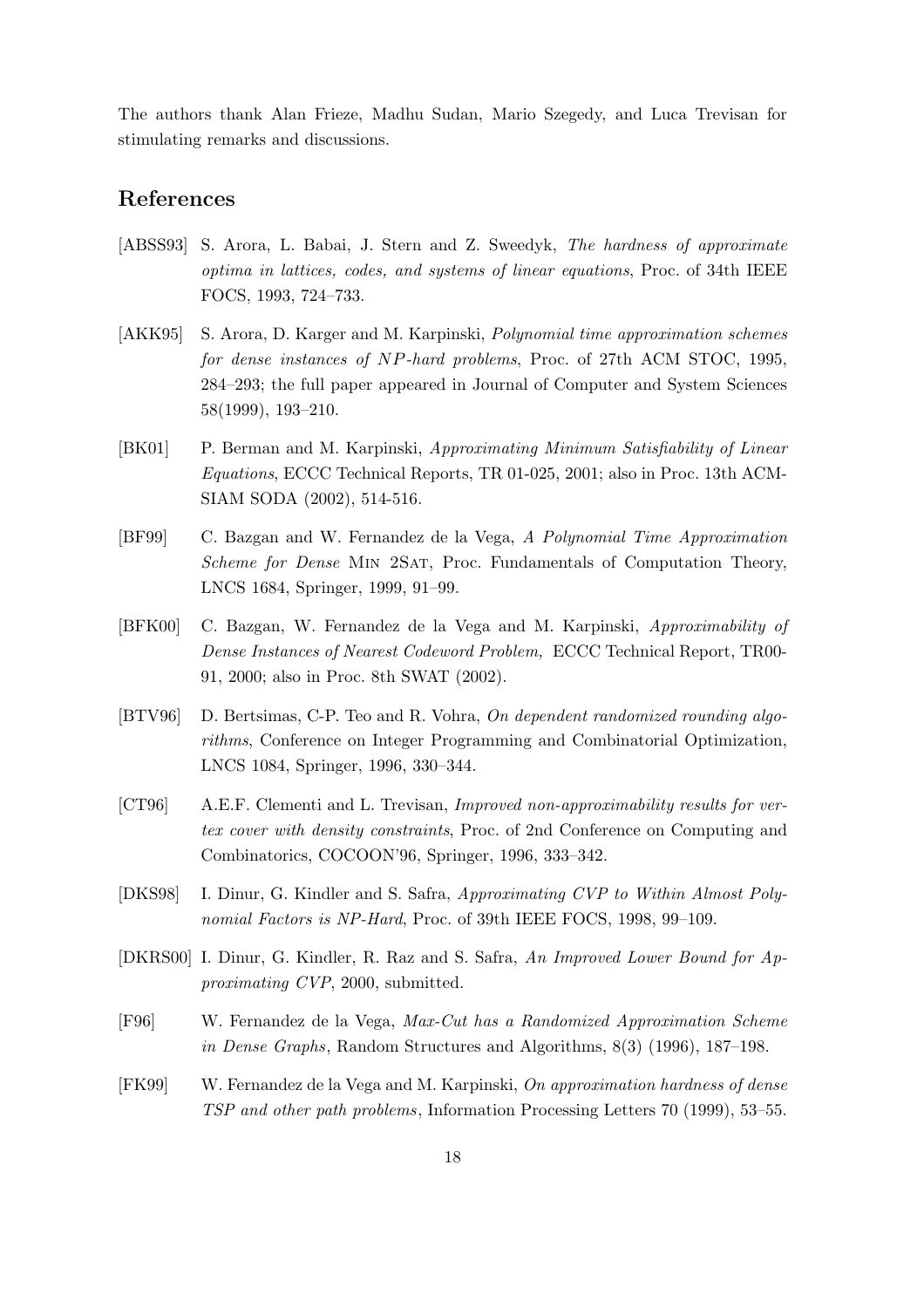- [FK00] W. Fernandez de la Vega and M. Karpinski, Polynomial Time Approximation of Dense Weighted Instances of MAX-CUT, Random Structures and Algorithms 8 (2000), 314–332.
- [FK96] A. Frieze and R. Kannan, The Regularity Lemma and Approximation Schemes for Dense Problems, Proc. of 37th IEEE FOCS, (1996), 12–20.
- [GVY96] N. Garg, V. Vazirani and M. Yannakakis, Approximate Max-Flow Min- (Multi)Cut Theorems and Their Applications, SIAM J. on Computing  $25$  (1996), 235–251. Preliminary version in Proc. 25th ACMSTOC (1993).
- [GGR96] O. Goldreich, S. Goldwasser and D. Ron, Property Testing and its Connection to Learning and Approximation, Proc. of 37th IEEE FOCS, 1996, 339–348. The full paper has appeared in Journal of the ACM, 45 (4) (1998), 653–750.
- [H97] J. Hastad, Some Optimal Inapproximability Results, Proc. of 29th ACM STOC, 1997, 1–10.
- [H64] W. Hoeffding, Probability Inequalities for Sums of Bounded Random Variables, Journal of the American Statistical Association, 58(301), 1964, 13–30.
- [K97] M. Karpinski, Polynomial Time Approximation Schemes for Some Dense Instances of NP-Hard Optimization Problems, Randomization and Approximation Techniques in Computer Science, LNCS 1269, Springer, 1997, 1–14. The full paper will appears in Algorithmica (2001).
- [KZ97] M. Karpinski and A. Zelikovsky, Approximating Dense Cases of Covering Problems, ECCC Technical Report TR 97-004, 1997, appeared also in DIMACS Series in Discrete Mathematics and Theoretical Computer Science, vol. 40, 1998, 169–178.
- [KSW97] S. Khanna, M. Sudan and D. Williamson, A Complete Classification of the Approximability of Maximization Problems Derived from Boolean Constraint Satisfaction, Proc. of 29th ACM STOC, 1997, 11–20.
- [KST97] S. Khanna, M. Sudan and L. Trevisan, Constraint Satisfaction: the Approximability of Minimization Problems, Proc. of 12th IEEE Computational Complexity, 1997, 282–296.
- [KKM94] R. Kohli, R. Krishnamurti and P. Mirchandani, The Minimum Satisfiability Problem, SIAM Journal on Discrete Mathematics 7(1994), 275–283.
- [PY91] C. Papadimitriou and M. Yannakakis, Optimization, Approximation and Complexity Classes, Journal of Computer and System Science 43 (1991), 425–440.